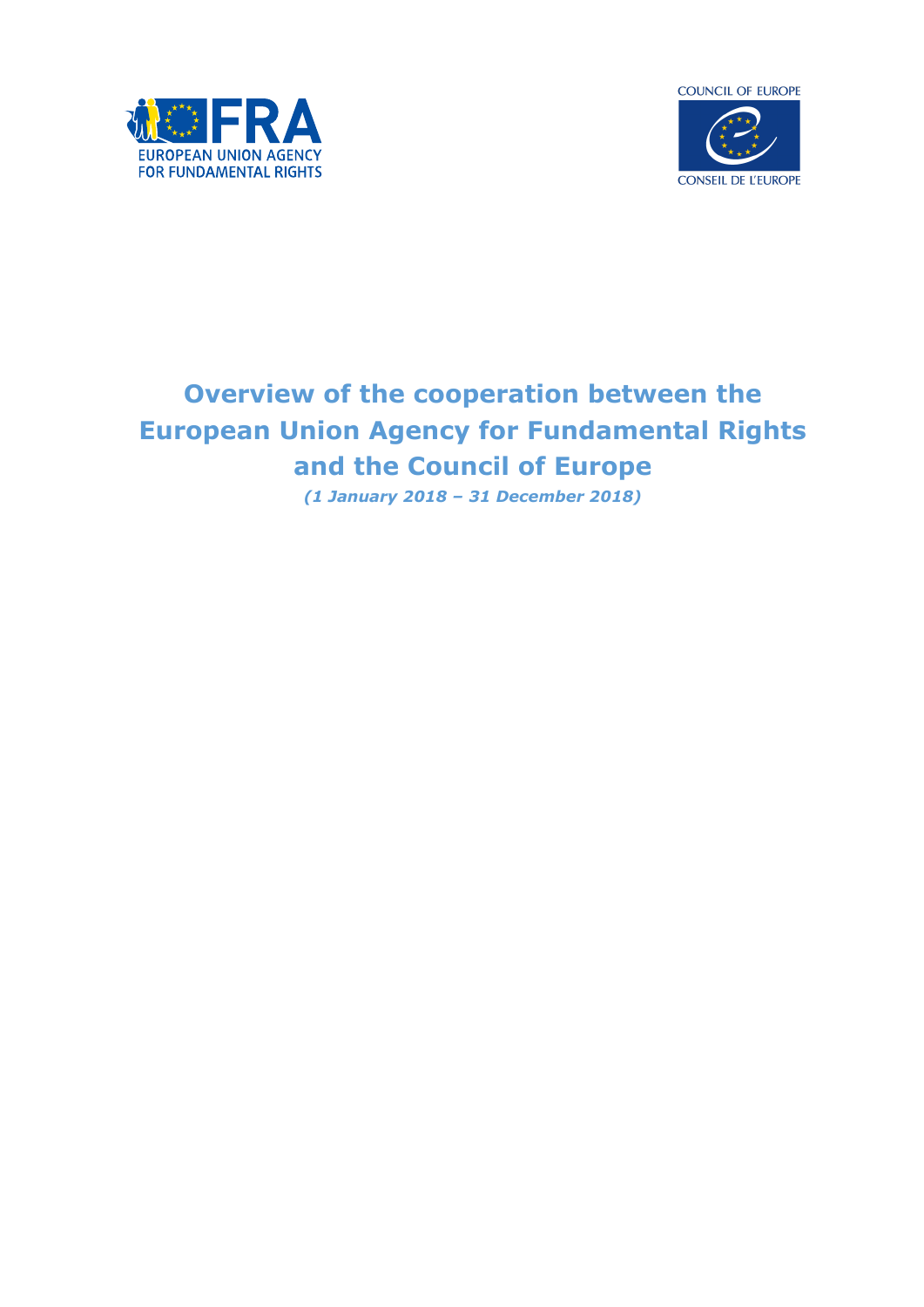| Contents |  |  |
|----------|--|--|
|          |  |  |
|          |  |  |

| Part I. Objectives, methods and review of cooperation  1                         |
|----------------------------------------------------------------------------------|
| 1.                                                                               |
| Key objectives - What do we want to achieve together and in which<br>2.          |
| 3.                                                                               |
| 3.1.                                                                             |
| 3.2.                                                                             |
| Part II. Projects and activities undertaken                                      |
| Examples of inter-institutional and regulatory cooperation  4<br>4.              |
| Other contacts and coordination activities at inter-institutional level  5<br>5. |
| Examples of joint projects and other types of operational cooperation<br>6.      |
|                                                                                  |
| Update of the Handbook on European data protection law 5<br>a.                   |
| Update of the Handbook on European non-discrimination law  6<br>b.               |
| 6.2. Operational cooperation in different thematic areas  6                      |
| a.                                                                               |
| b.                                                                               |
| c.                                                                               |
| d.                                                                               |
| e.                                                                               |
| f.<br>Guardianship for unaccompanied children and age assessment 7               |
| g.                                                                               |
| Asylum, immigration and integration of migrants; visa and border<br>h.           |
| i.                                                                               |
| Information Society, Privacy and Data Protection 9<br>j.                         |
| Human Rights / Citizenship Education and Fundamental Rights<br>k.                |
| I.                                                                               |
| Civil Society cooperation and civil society space 10<br>m.                       |
| 6.3 CoE-FRA-Equinet-ENNHRI cooperation within the thematic Platforms 10          |
|                                                                                  |
| Speech - FRA Director Michael O'Flaherty addresses the Council of Europe         |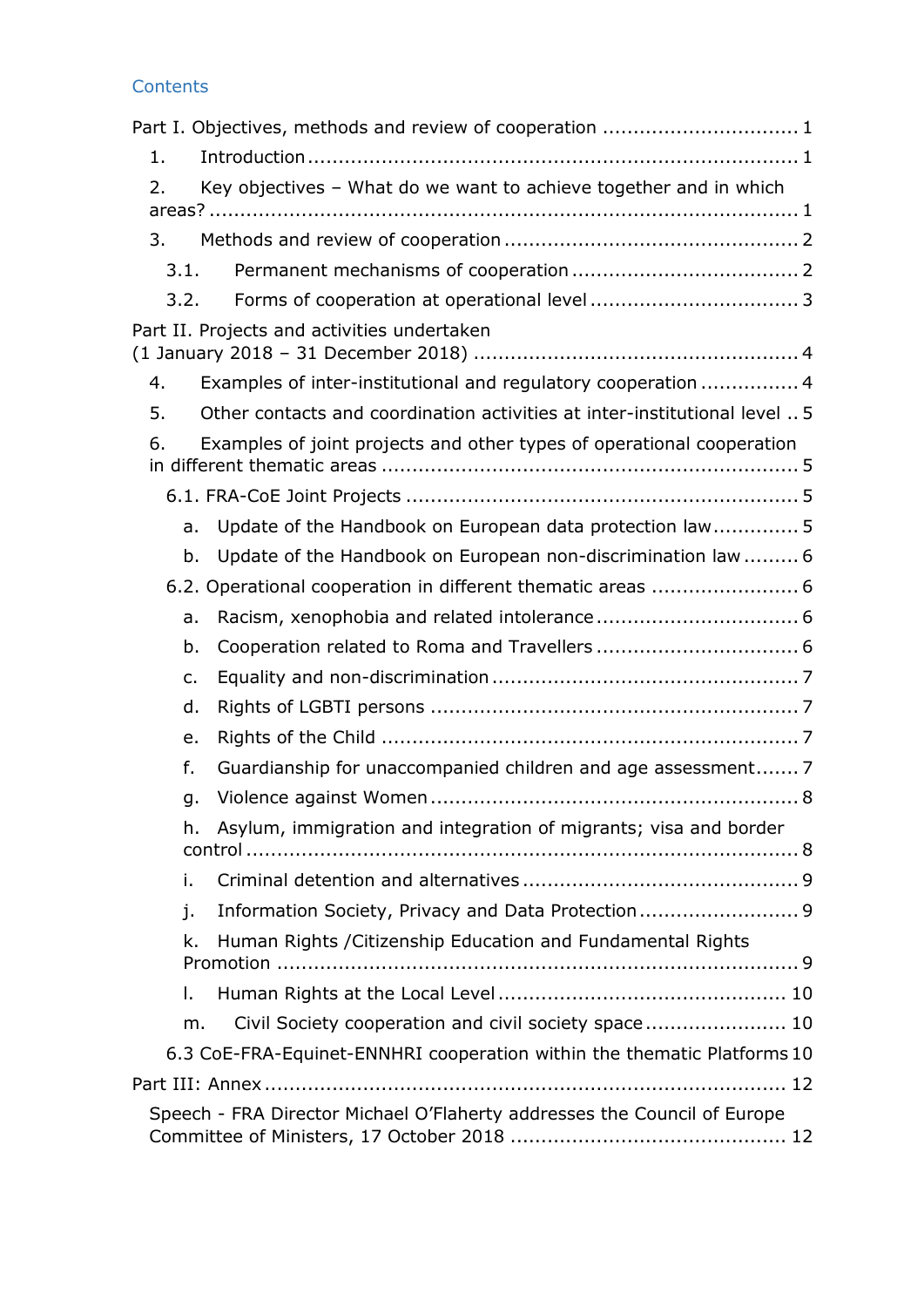| Speech by Christos Giakoumopoulos, Director General Human Rights and                   |
|----------------------------------------------------------------------------------------|
| Rule of Law of the Council of Europe to the 30 <sup>th</sup> Management Board Meeting, |
|                                                                                        |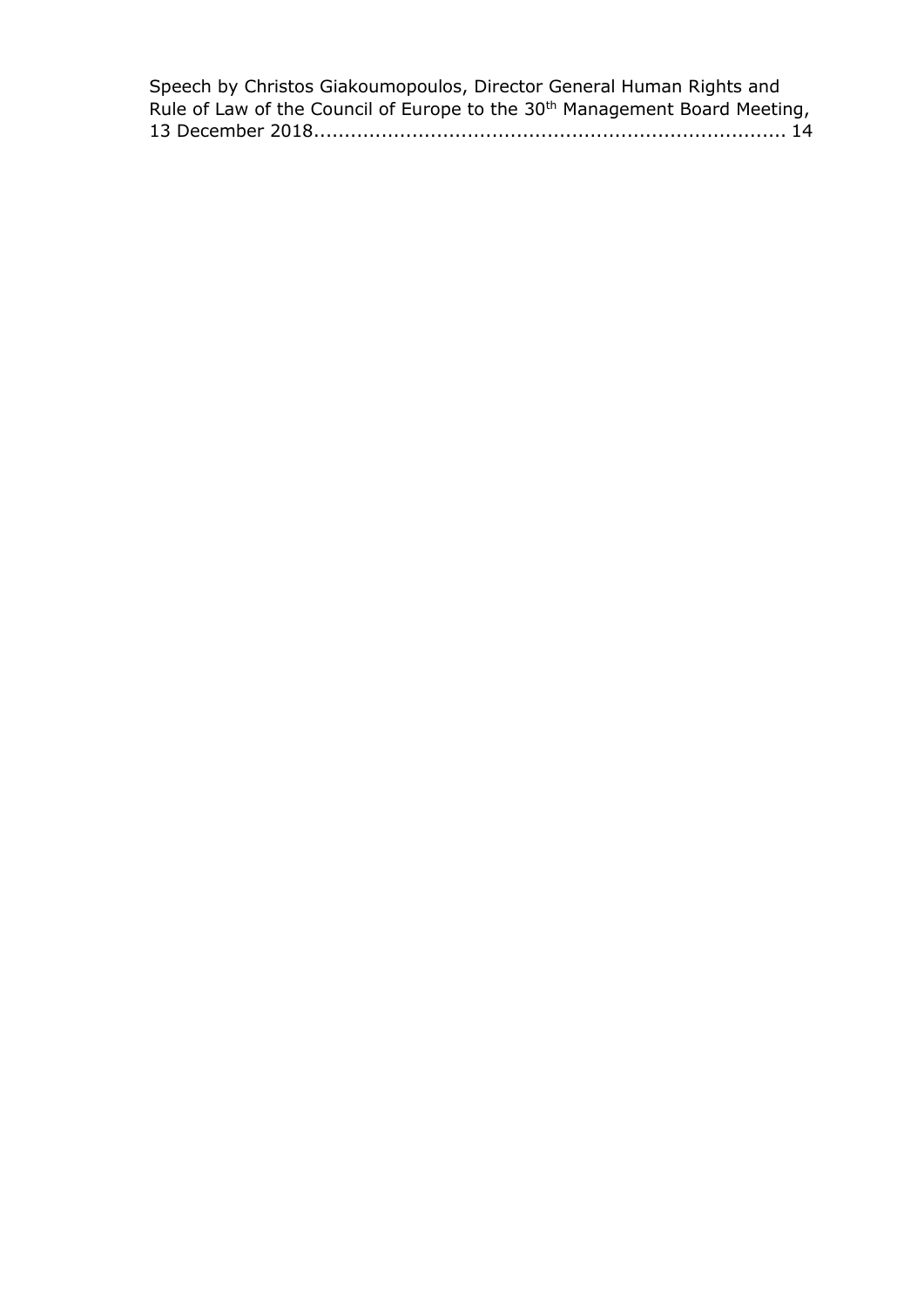## <span id="page-3-0"></span>Part I. Objectives, methods and review of cooperation

## <span id="page-3-1"></span>1. Introduction

The cooperation between the European Union Agency for Fundamental Rights (the Agency or FRA) and the Council of Europe (CoE) is based on the FRA Founding Regulation<sup>1</sup> and on the Agreement between the European Community and the Council of Europe on cooperation between the European Union Agency for Fundamental Rights and the Council of Europe, which was adopted in 2008.<sup>2</sup> This Agreement established a general cooperation framework with the aim of avoiding duplication and ensuring complementarity and added value to the work of the Agency and the CoE. Pursuant to Article 23 of the Agreement, based on a positive evaluation of the cooperation, the Council of Europe and the European Union (EU) decided not to revise the Agreement for the time-being as it provides for an appropriate and flexible instrument for cooperation.

The cooperation between the Agency and the CoE has been evolving continuously in recent years towards an improved coordination of activities and synergies between both organisations. This document presents key objectives and methods of this cooperation and provides concrete examples of cooperation activities in relevant fields from the period 1 January 2018 – 31 December 2018.

## <span id="page-3-2"></span>2. Key objectives – What do we want to achieve together and in which areas?

The key objectives and strategic priorities of the cooperation relate to the promotion and protection of human rights, as identified through a thorough exchange of views between the Agency and the CoE. The cooperation between the two organisations mainly focuses on:

- Developing joint projects in areas of mutual concern;
- Engaging in dialogue with stakeholders in order to improve the situation of fundamental rights in Europe;
- Coordinating communication activities to increase awareness regarding fundamental rights;
- Informing each other on the results of activities of each organisation;
- Exchanging data and consulting each other at operational level.

The cooperation takes place within specific thematic areas of the Agency's Multi-Annual Framework (2018 – 2022), which has been agreed upon by the Council of the European Union and adopted on 7 December 2017.<sup>3</sup>

a) Victims of crime and access to justice;

<sup>1</sup>  $1$  Council Regulation (EC) No 168/2007 of 15 February 2007 establishing a European Union Agency for Fundamental Rights, OJ L 53, 22.2.2007, p. 1.

 $2$  Agreement between the European Community and the Council of Europe on cooperation between the European Union Agency for Fundamental Rights and the Council of Europe, OJ L 186, 15.7.2008, p. 7. <sup>3</sup> Council decision (EU) No 2017/2269 of 7 December 2017 establishing a Multiannual Framework for 2018-

<sup>2022</sup> for the European Union Agency for Fundamental Rights, OJ L 326/1, 09.12.2017, p.1.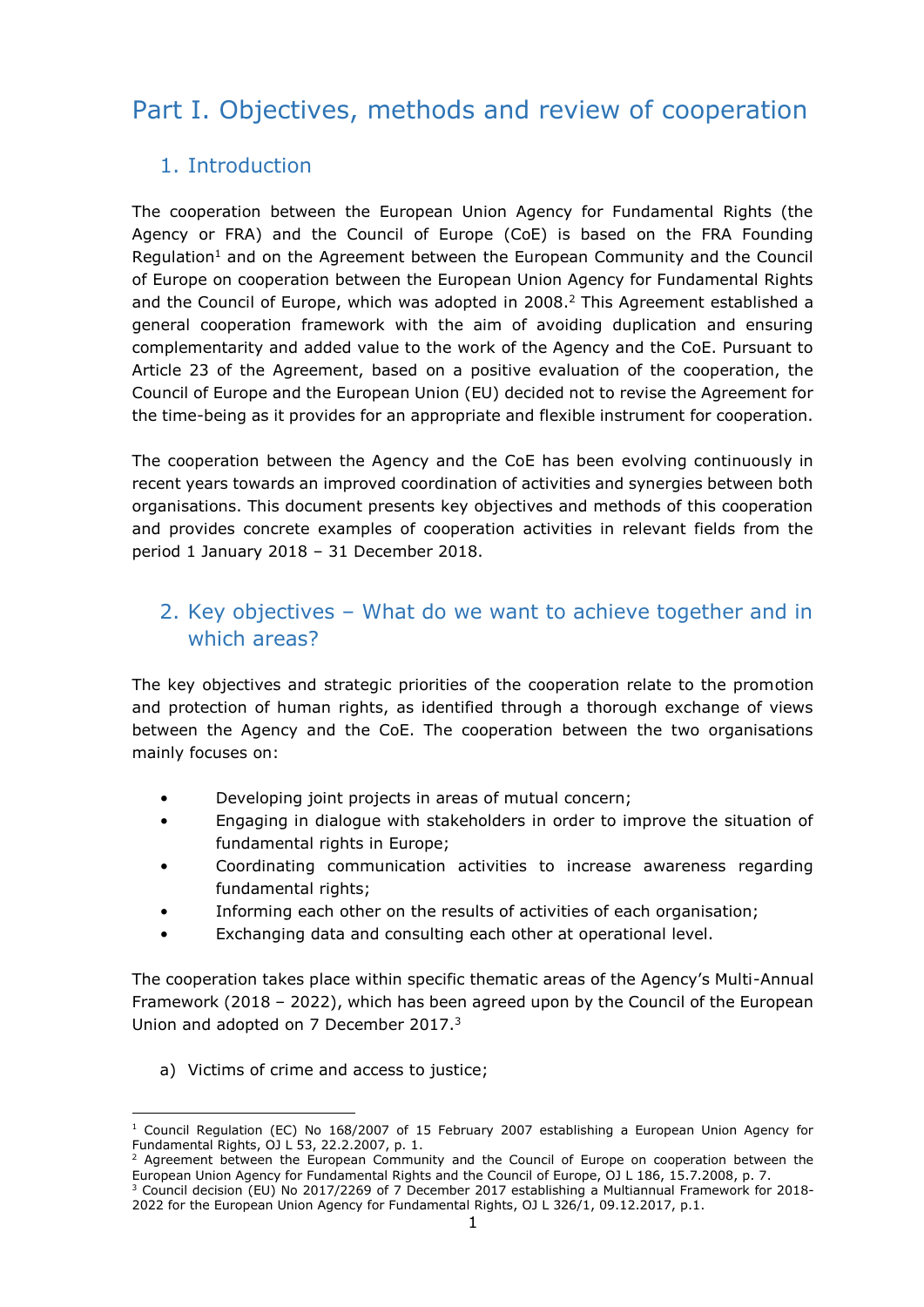- b) Equality and discrimination based on any ground such as sex, race, colour, ethnic or social origin, genetic features, language, religion or belief, political or any other opinion, membership of a national minority, property, birth, disability, age or sexual orientation, or on the grounds of nationality;
- c) Information society and, in particular, respect for private life and protection of personal data;
- d) Judicial cooperation, except in criminal matters;
- e) Migration, borders, asylum and integration of refugees and migrants;
- f) Racism, xenophobia and related intolerance;
- g) Rights of the child;
- h) Integration and social inclusion of Roma.
- <span id="page-4-0"></span>3. Methods and review of cooperation

#### <span id="page-4-1"></span>3.1. Permanent mechanisms of cooperation

Different mechanisms laid down in the Agency's Founding Regulation and in the EU-CoE Agreement ensure complementarity in the relationship between the Agency and the CoE. For instance, the CoE has appointed an independent member to the Management and Executive Boards of the FRA, while representatives of the CoE Secretariat are present as observers at FRA Management Board meetings. Moreover, once a year, a senior representative of the CoE is invited to address the FRA Management Board. This gives the opportunity for an exchange of views between the CoE and the FRA and keeps the FRA Management Board fully informed regarding key activities planned by the CoE. Annual exchanges of views between the Committee of Ministers' Rapporteur Group on External Relations (GR-EXT), the independent person appointed by the CoE, the Chairperson of the FRA Management Board and the FRA Director contribute further towards an efficient cooperation between the two organisations. In 2018, to mark the 10th anniversary of the EU-CoE Agreement the Director addressed the Committee of Ministers of the CoE. These exchanges also ensure a regular review of the cooperation between FRA and the CoE.

Moreover, the CoE is associated with FRA's work with civil society organisations, mainly through FRA's Fundamental Rights Platform.

The Founding Regulation prescribes consultations between the FRA and the CoE during the preparation of the Agency's Annual Work Programmes and the Agency's Annual Report on fundamental rights issues (Article 9 of the FRA Founding Regulation). This ensures that CoE priorities, activities and findings are properly taken into account in key FRA documents in general, and in the FRA Annual Report (*Fundamental Rights Report*) in particular. In addition, Article 3 of the Agreement between the EU and the CoE on cooperation between the FRA and the CoE establishes that the Agency and the CoE shall each appoint a contact person to deal specifically with matters relating to their cooperation. The Council of Europe is part of the pre-selection panel of the members of the Scientific Committee, which verify the eligibility of candidates. Furthermore, the services of both organisations carry out regular reviews at different stages of activities and projects, while the regular exchange of information between the respective contact persons, as well as inter-institutional meetings, and contribute further towards an enhanced collaboration.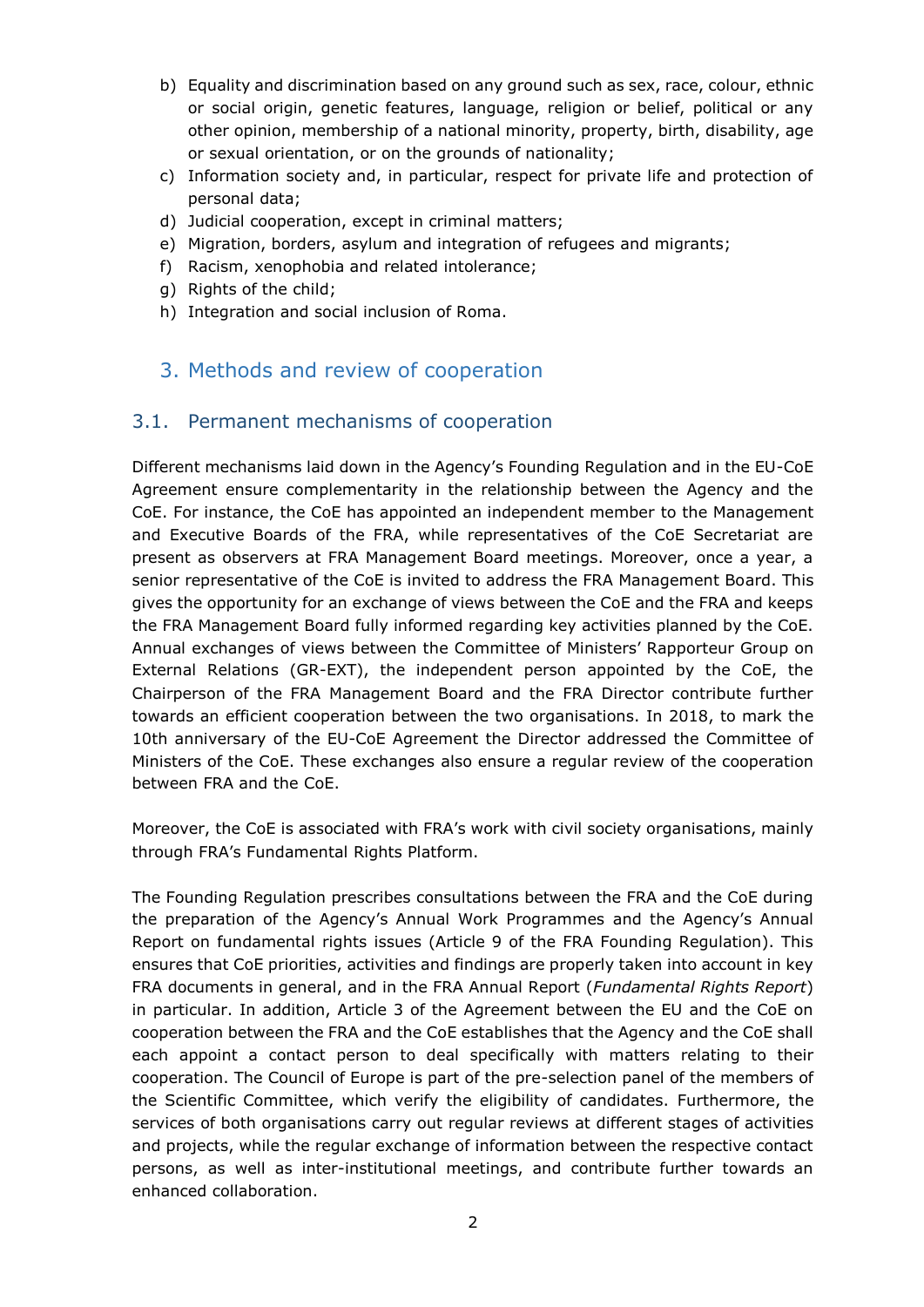### <span id="page-5-0"></span>3.2. Forms of cooperation at operational level

The operational cooperation between the FRA and the CoE is an ongoing day-to-day process. This cooperation takes various forms, such as: consultations on specific projects and activities; regular exchange of data and information; participation in inception meetings of projects; joint projects and activities; participation in respective civil society structures; granting of observer status in several CoE human rights monitoring and intergovernmental committees; and complementarily through mutual references to each other's work. The contact persons appointed by the CoE and the Agency are informed about these activities on a regular basis so that they can facilitate the whole process and ensure its continuity and consistency. Such exchanges ensure cross-references of each other's work.

In this respect, the Agency cooperates at an operational level with a number of relevant bodies and services of the CoE, including the Registry of the European Court of Human Rights (ECtHR) and the European Commission against Racism and Intolerance (ECRI). The ECtHR case law regularly cites the Agency's reports.<sup>4</sup> ECRI's reports also make regular reference to FRA's work, in particular the EU-MIDIS and the LGBT surveys as well as the *Fundamental Rights Report*. Similarly, the Group of Experts on Action against Violence against Women and Domestic Violence (GREVIO) refers to FRA data in its country reports.<sup>5</sup> FRA also cooperates with the European Committee of Social Rights (ECSR), the European Committee for the Prevention of Torture and Inhuman or Degrading Treatment or Punishment (CPT) as well as other human rights monitoring committees, the European Commission for the Efficiency of Justice (CEPEJ), the Venice Commission, the Office of the Commissioner for Human Rights, the Special Representative of the Secretary General for Roma Issues, the Special Representative of the Secretary General on Migration and Refugees, the Congress of Local and Regional Authorities, the Conference of INGOs, as well as the Directorate General Human Rights and Rule of Law and the Directorate General of Democracy.

FRA relies in its work on the standards set by the CoE and takes due account of the judgments of the ECtHR and the way they are being implemented, the decisions and conclusions of the European Committee of Social Rights, reports and activities of other CoE human rights monitoring bodies and intergovernmental committees, as well as reports of the CoE's Commissioner for Human Rights. FRA also has an online overview for the 28 EU Member States of the status of acceptance of international human rights obligations (UN and CoE). In addition, these comparative tables include data on acceptance of specific provisions of the European Social Charter and the percentage of compliance with these as assessed by the European Committee of Social Rights as well as core statistics from the ECtHR on cases related to the  $28.6$  The CoE is also regularly invited to comment on FRA draft reports to ensure, amongst other things, that European human rights standards are properly reflected.

In turn, the work of the CoE is supported by FRA data and findings. For example, the ECRI's fifth monitoring reports on France, Italy, and the United Kingdom refer and use data and information of FRA research as evidence, in particular the EU-MIDIS survey,

**.** 

<sup>4</sup> See for example: ECtHR, Bălșan v. Romania (application no. 49645/09), 23 May 2017 on violence against women.

<sup>&</sup>lt;sup>5</sup> See for example: GREVIO, [Baseline Evaluation Report](https://rm.coe.int/grevio-first-baseline-report-on-denmark/16807688ae) – Denmark, 24 November 2017.

<sup>6</sup> [http://fra.europa.eu/en/publications-and-resources/data-and-maps/int-obligations.](http://fra.europa.eu/en/publications-and-resources/data-and-maps/int-obligations)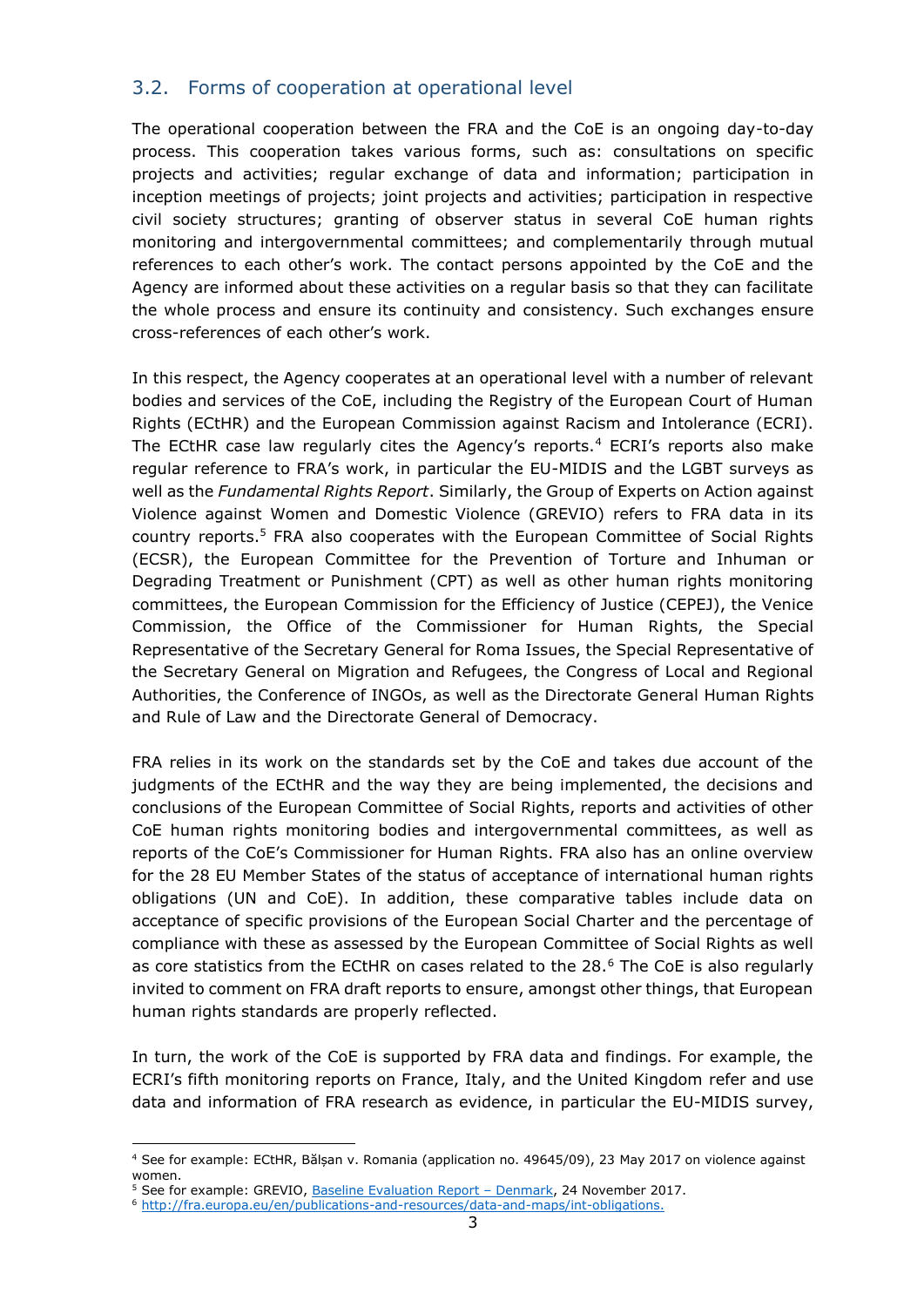the LGBT survey, the Roma survey, the opinion on the Framework Decision on Racism and xenophobia – with special attention to the rights of victims of crime and the thematic reports on Access to effective remedies: the Asylum-seeker perspective and Discrimination and hate crime against Jews in EU Member States: experiences and perceptions of antisemitism. Moreover, the Ad hoc Committee of Experts on Roma and Traveller Issues (CAHROM) makes reference to FRA reports and surveys (e.g. EU-MIDIS Roma survey, Indicators Framework developed by the Roma Working Party facilitated by FRA; FRA thematic reports on education, housing and gender) in its thematic reports.

#### *For more information:* <http://www.coe.int/t/dghl/monitoring/ecri/library/publications.asp#TopOfPage> & <http://www.coe.int/en/web/portal/cahrom>

Such cross-references contribute to disseminating on a reciprocal basis the results of the respective activities of the CoE and FRA. Reciprocal consultation and feedback, as well as participation at meetings and events, have become integral parts of the working methods of both organisations.

## <span id="page-6-0"></span>Part II. Projects and activities undertaken (1 January 2018 – 31 December 2018)

## <span id="page-6-1"></span>4. Examples of inter-institutional and regulatory cooperation

The independent person appointed by the CoE participated in the FRA Executive Board meetings (8 March 2018, 15 May 2018, 5 October 2018, 13 December 2018) and the FRA Management Board meetings (15-17 May 2018, 13-14 December 2018). The CoE Secretariat representative participated in the FRA Management Board meeting in May as observer.

The CoE Secretariat representative participates as observer in the regular meetings of the Management Board's Annual Report Editorial Committee (AREDIT). The AREDIT Committee was created to assist in the preparation of the Annual Report with a view to its adoption in the FRA Management Board. It considers the first draft of the text and provides comments and recommendations.

On 1 March 2018, the Head of Anti-Discrimination Department and Head of Department a.i. Roma and Travellers Team in the Directorate of Democratic Governance and Anti-Discrimination, Directorate General of Democracy – Mr. Hallvard Gorseth, visited the EU Agency for Fundamental Rights to meet with FRA colleagues and discuss potential areas of further cooperation in areas such as equality, hate crime and hate speech, LGBTIQ, Roma inclusion and the FRA's cooperation with the EEA and Norway Grants as an International Partner Organisation (as is the Council of Europe).

On 15 June 2018, a delegation from the Council of Europe visited the EU Agency for Fundamental Rights. Mr Christos Giakoumopoulos, Director General of Human Rights and Rule of Law led the Council of Europe delegation composed of Mr Jeroen Schokkenbroek, Executive Secretary of the Committee for the Prevention of Torture and Inhuman or Degrading Treatment of Punishment (CPT) and Tatiana Termacic, Council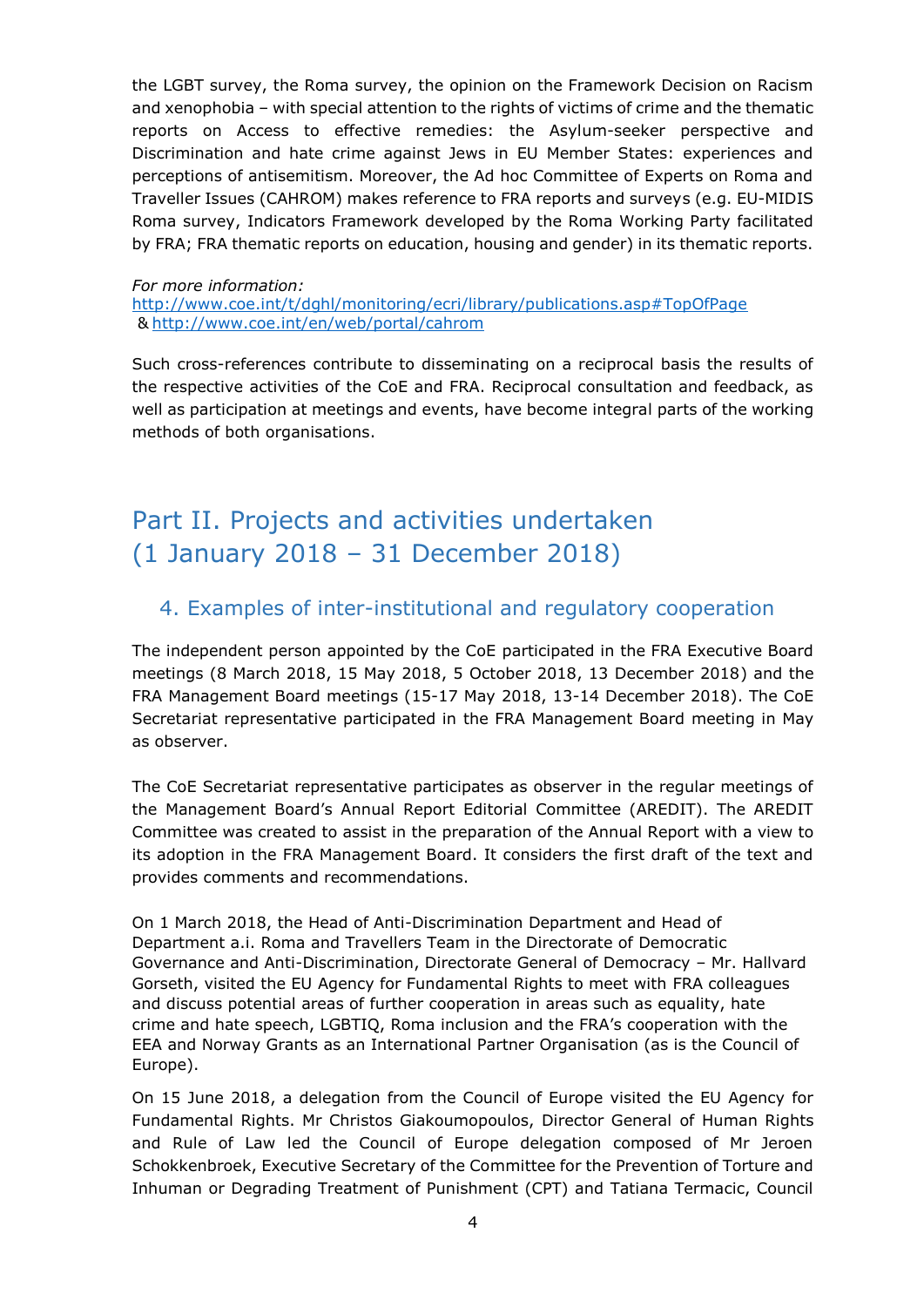of Europe contact person for FRA cooperation. During the visit they discussed FRA work at the hotspots in Greece and Italy, the future of the four Platforms and other relevant cooperation initiatives including the EU Fundamental Rights Information System (EFRIS), Roma work, Human Rights Cities and the Fundamental Rights Forum 2018.

As a follow up to this meeting, on 17 September the FRA Head of Sector, Asylum Migration and Borders visited the Council of Europe for a coordination meeting on migration. Possible areas of cooperation were discussed with the CPT, the SRSG on migration and refugees, the Parliamentary Assembly and other relevant Council of Europe actors.

On 17 October 2018, the FRA Director visited the Council of Europe in Strasbourg. During his visit he gave a speech at the Committee of Ministers of the Council of Europe (see annex for full speech) to mark the 10th anniversary of the agreement on cooperation between the Council of Europe and the Agency. The exchange of views with representatives of Council of Europe Member States highlighted aspects of particular interest in that cooperation. The Director also met with the President of the Parliamentary Assembly of the Council of Europe for the first time. In addition, he exchanged views with the European Committee of Social Rights on 18 October, exploring possibilities for further FRA support for the Committee's work. It was also an opportunity to meet with high-level Council of Europe officials dealing with Human Rights and the Rule of Law, Human Dignity, Equality and Governance, Democratic Participation, Information Society and Action against Crime.

## <span id="page-7-0"></span>5. Other contacts and coordination activities at interinstitutional level

#### *The European Union Fundamental Rights Information system (EFRIS)*

The Agency's European Fundamental Rights Information System brings together relevant EU, UN and Council of Europe information on fundamental rights to improve visibility and accessibility of existing monitoring mechanisms. It seeks to provide a window to as many as possible of the 80 plus mechanisms with a strong human rights remit. On 22 to 23 March, the Agency hosted its third expert meeting on developing the online tool EFRIS with essential participation by the Council of Europe. Continuous exchange on EFRIS with the Council of Europe has been maintained throughout the year. The tool is scheduled to be launched in 2019.

## <span id="page-7-1"></span>6. Examples of joint projects and other types of operational cooperation in different thematic areas

### <span id="page-7-2"></span>6.1. FRA-CoE Joint Projects

<span id="page-7-3"></span>*a. Update of the Handbook on European data protection law*

The European Union and the Council of Europe have reviewed their legal frameworks for the protection of personal data to keep pace with changes in this fast-moving area. Building on the popular practical handbook on European data protection law, the European Union Agency for Fundamental Rights (FRA), the Council of Europe and the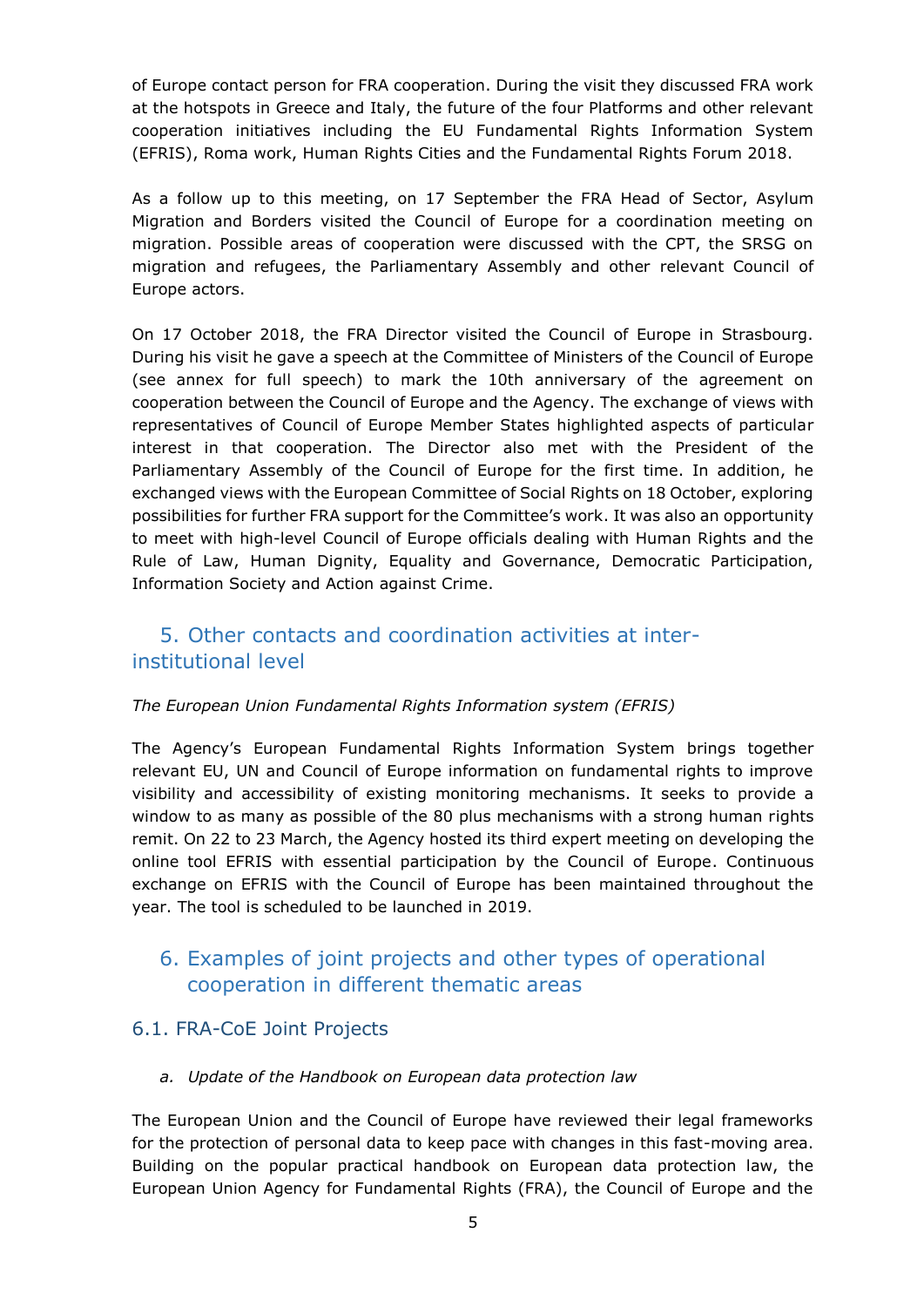European Data Protection Supervisor have published on 25 May an update as the EU's new data protection rules take effect and the modernised text of the Council of Europe's Convention 108 has just been adopted.

On 21 June in Strasbourg, Judge Robert Spano of the European Court of Human Rights and FRA jointly presented the 2018 edition of the handbook on European data protection law at a plenary meeting of the Council of Europe's Consultative Committee of the *Convention for the protection of individuals with regard to automatic processing of personal data* (Convention 108+). The handbook is proving to be popular as both the EU and Council of Europe have recently reviewed their legal frameworks for protecting personal data. The handbook was produced jointly between FRA, the Council of Europe and the European Data Protection Supervisor.

*For more information:* [http://fra.europa.eu/en/publication/2018/handbook-european](http://fra.europa.eu/en/publication/2018/handbook-european-data-protection-law)[data-protection-law](http://fra.europa.eu/en/publication/2018/handbook-european-data-protection-law) & [https://www.coe.int/en/web/data-protection/36th-plenary](https://www.coe.int/en/web/data-protection/36th-plenary-meeting-of-committee-of-conv.-108)[meeting-of-committee-of-conv.-108](https://www.coe.int/en/web/data-protection/36th-plenary-meeting-of-committee-of-conv.-108)

<span id="page-8-0"></span>*b. Update of the Handbook on European non-discrimination law*

The Handbook on European non-discrimination law is jointly produced by the European Court of Human Rights and the FRA. It is a comprehensive guide to non-discrimination law and relevant key concepts. The 2018 edition contains recent examples of relevant case law with new chapters on multiple discrimination, hate crime and hate speech. This handbook is designed to assist legal practitioners who are not specialists in nondiscrimination law to introduce them to the key issues. It seeks to raise awareness and improve knowledge of relevant standards set by the European Union and the Council of Europe, particularly through case law of the EU's Court of Justice and the European Court of Human Rights. Where relevant, it also refers to the European Social Charter, other Council of Europe instruments and international UN treaties related to nondiscrimination. The first edition was published in 2010 with over 100,000 downloads to date.

*For more information:* [http://fra.europa.eu/en/publication/2018/handbook-european](http://fra.europa.eu/en/publication/2018/handbook-european-law-non-discrimination)[law-non-discrimination](http://fra.europa.eu/en/publication/2018/handbook-european-law-non-discrimination) & <https://www.echr.coe.int/Pages/home.aspx?p=caselaw/otherpublications&c>

### <span id="page-8-1"></span>6.2. Operational cooperation in different thematic areas

<span id="page-8-2"></span>*a. Racism, xenophobia and related intolerance*

As every year, ECRI and FRA, jointly with the OSCE/ODIHR, issued a statement on 21 March 2018 to mark the international day for the elimination of racial discrimination. This year's statement focussed on the importance of strengthening equality bodies, which play an essential role in countering racism and discrimination.

*For more information:* [https://rm.coe.int/as-millions-remain-exposed-to-racism](https://rm.coe.int/as-millions-remain-exposed-to-racism-equality-bodies-must-be-strengthe/16808b3d83)[equality-bodies-must-be-strengthe/16808b3d83](https://rm.coe.int/as-millions-remain-exposed-to-racism-equality-bodies-must-be-strengthe/16808b3d83)

<span id="page-8-3"></span>*b. Cooperation related to Roma and Travellers*

On 22 to 23 May 2018, the Agency attended the Council of Europe's Ad hoc Committee of Experts on Roma and Travellers' issues (CAHROM) in Athens. FRA gave a presentation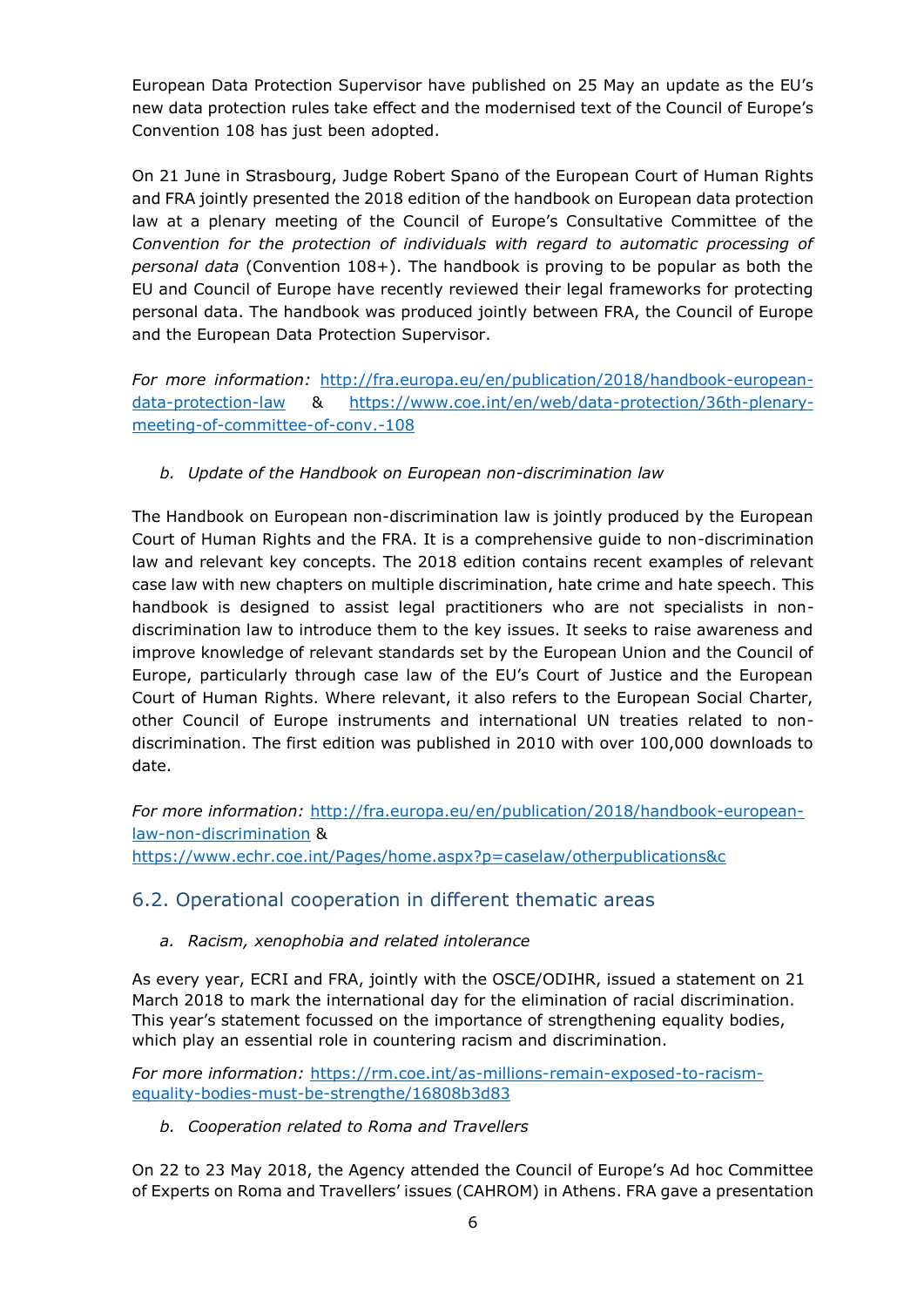on 'Anti-Gypsyism as a barrier to Roma inclusion: a persisting concern' based on EU trends in Roma inclusion from the 2011 and 2016 FRA surveys, drawing on findings from FRA's latest report on Anti-Gypsyism published on 6 April 2018. While in Athens, FRA also cooperated with the Greek Labour Ministry's General Secretariat for Roma inclusion about the planning and implementation of the Roma inclusion programme.

On 29 May, the Agency took part in a Roma integration panel debate in Sofia, part of a Roma inclusion conference organised by the Bulgarian EU Presidency. The conference 'Roma Inclusion – where we stand and where we are heading to?' bought together national actors, civil society organisations as well as international organisations such as the European Commission, the European Parliament, the Council of Europe and the OSCE.

*For more information:* <http://fra.europa.eu/en/publication/2018/roma-inclusion>

- <span id="page-9-0"></span>*c. Equality and non-discrimination*
	- *i. FRA projects related to the rights of persons with disabilities*

In February 2018, FRA provided evidence to support the Commissioner for Human Rights' visit to Slovakia in March. FRA also liaised with the Committee for the Prevention of Torture, the Council of Europe Secretariat and the Commissioner's office with respect to the Agency's project on deinstitutionalisation.

<span id="page-9-1"></span>*d. Rights of LGBTI persons*

On 24 to 27 October 2018, the Agency discussed its upcoming lesbian, gay, bisexual, trans and intersex (LGBTI) survey during ILGA Europe annual conference in Brussels. FRA spoke with member organisations from all 28 EU Member States plus "the former Yugoslav Republic of Macedonia". They were asked to help FRA raise awareness about the survey among their members and then help disseminate the results. They were also informed about how they will be able to use the outcomes for their national advocacy and policy work. FRA also discussed the survey with ILGA Europe, representatives of other LGBTI international non-governmental organisations, the Council of Europe and national government representatives.

*For more information:* <https://fra.europa.eu/en/project/2018/eu-lgbti-survey-ii>

<span id="page-9-2"></span>*e. Rights of the Child* 

From 21 to 23 March, the Agency took part in the fourth meeting of the Ad hoc Committee for the Rights of the Child (CAHENF) in Strasbourg, as well as the first subgroup meeting on "Reponses to Violence against children" from 17 to 18 May. The Agency gave an update on its most recent work in these priority areas. It also spoke about the upcoming publications on national minimum age requirements, with a specific focus on justice, migration and digital world. On 7 September, the Council of Europe and the Agency also jointly presented their work on child-friendly justice at a high-level conference in Germany.

<span id="page-9-3"></span>*f. Guardianship for unaccompanied children and age assessment*

On 1 and 2 February, the Agency took part in the Council of Europe's drafting group responsible for developing standards on guardianship for children in the context of migration. The meeting, held in Strasbourg, finalised principles and guidelines on guardianship for unaccompanied migrant children. The group started the discussion on principles and guidelines to ensure safeguards are in place for the protection of people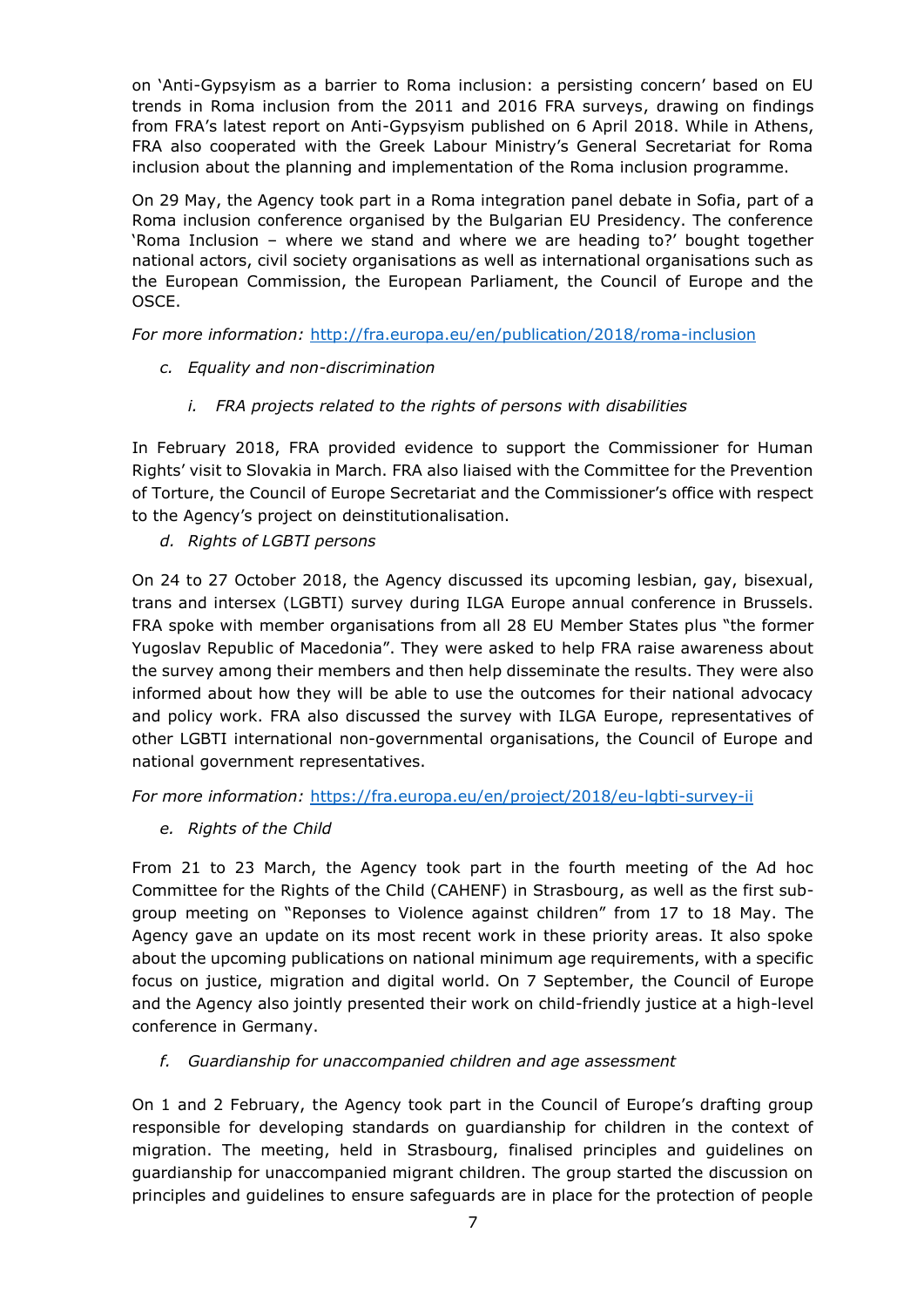undergoing age assessments in the context of migration. The Agency also provided input to the draft a handbook on child-friendly information for children in migration.

#### <span id="page-10-0"></span>*g. Violence against Women*

On 26 February 2018, the Agency presented its research to the Council Working Party on Fundamental Rights, Citizens' Rights and Free Movement of Persons (FREMP) in Brussels. In support of the EU's current efforts to ratify the Council of Europe Convention on preventing and combating violence against women and domestic violence (the 'Istanbul Convention'), FRA stressed the importance of acknowledging the prevalence and particular severity of domestic partner violence. In line with the Istanbul Convention, the police should be entrusted with issuing emergency barring orders allowing victims to return to a life free of fear.

On 8 March, the Agency presented data from its violence against women survey International Women's day to the European Commission's representation in Austria. The discussions fed into the discussion on the ratification and implementation of the Council of Europe Convention on Preventing and Combating Violence against Women and Domestic Violence (Istanbul Convention) in the EU and in Austria. The event introduced the most recent report on Austria from the Convention's monitoring body. The report contains recommendations on how to ensure the right of women and girls to have a violence free life.

On 25 April, a panel discussion on 'Breaking myths about the Istanbul Convention on violence against women' took place in Brussels. This event was organised by the Friedrich Ebert Stiftung to discuss the reasons why some EU Member States have not yet ratified the Convention, and how the obstacles could be tackled. The Agency fed the discussions with evidence from its large-scale, EU-wide survey on violence against women. The panel discussion also included speakers representing the Council of Europe, the European Commission and European Women's Lobby, among others.

On 8 November 2018, FRA participated in a training seminar for experts from the Member States - Mapping support services for victims of violence against women in line with the Istanbul Convention standards. The main objective of the seminar was (1) to present practical aspects of support services for victims of violence against women as observed by GREVIO (Group of Experts on Action against Violence against Women and Domestic Violence) and (2) to discuss with States' experts what kind of support would work efficiently in a concrete situation of their state or even local community.

#### <span id="page-10-1"></span>*h. Asylum, immigration and integration of migrants; visa and border control*

On 21 - 22 February and on 4 – 5 September 2018, the Council of Europe's Committee of Experts on Administrative Detention of Migrants (CJDAM), operating under the supervision of the Council of Europe's European Committee on Legal Cooperation, met in Strasbourg. The committee aims at codifying existing European rules and standards on administrative detention of migrants. The Agency has been part of the committee since autumn 2016 and also took part in these meetings. The committee carried out a quality and coherence check of the entire  $2<sup>nd</sup>$  version of the draft codifying instrument. The Committee also started examining certain parts of the draft explanatory memorandum to this codifying instrument. The last meeting of 2018 took place in December and the committee's work will continue until early 2019.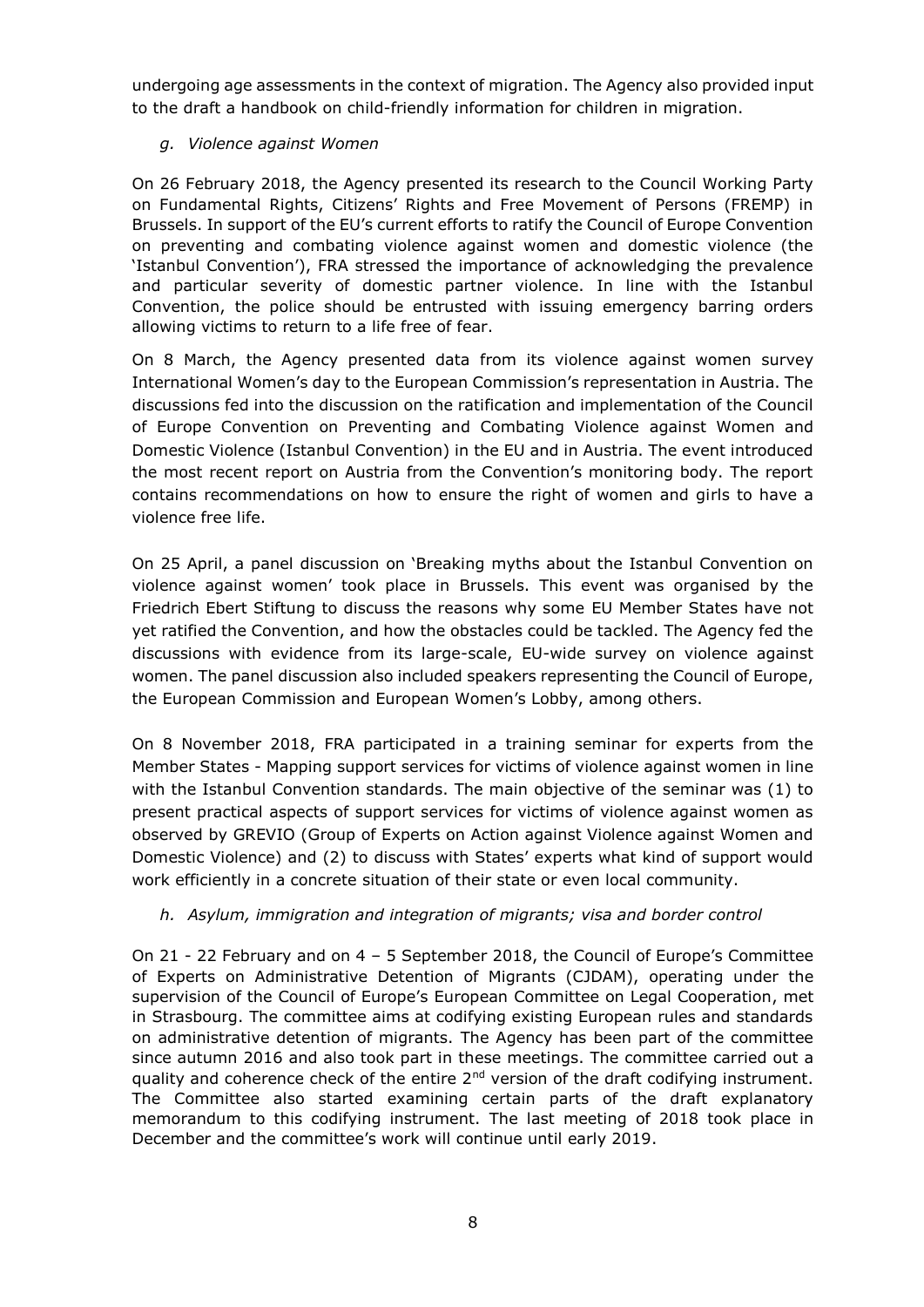<span id="page-11-0"></span>*i. Criminal detention and alternatives*

On 27 and 28 March 2018, FRA and the Council of Europe participated in a forum of National Preventive Mechanism (NPM, a requirement under the UN OPCAT, the optional protocol to the torture convention) organized by the Austrian Ombudsman Board in Vienna. The forum focused on the creation of a database for the exchange of national standards in places of detention and NPM recommendations.

FRA had follow-up discussions in November with the Committee for Prevention of Torture (CPT) and the Parliamentary Assembly of the Council of Europe (PACE) about the possibilities of presenting their work in the database comprising national and international standards of criminal detention as well as reports of monitoring bodies and jurisprudence.

#### <span id="page-11-1"></span>*j. Information Society, Privacy and Data Protection*

On 6 to 7 March 2018, the Agency took part in the first meeting of the Council of Europe's Committee of experts on human rights dimensions of automated data processing and different forms of artificial intelligence (MSI-AUT) in Strasbourg. The meeting discussed the upcoming work of the committee to follow up previous work on automated processing of data (particularly algorithms). It also covered a study on the impact of artificial intelligence on fundamental rights and freedoms. FRA's participation ensured its work on the topic of artificial intelligence, big data and fundamental rights complements that of the Council and set the ground for future exchange on the topic.

From 11 to 13 July, FRA attended the Octopus Conference on Cybercrime, organized by the CoE in Strasbourg. This meeting provided relevant information from key stakeholders that will feed the future Handbook on European Law relating to cybercrime and fundamental rights to be co-edited by FRA and the Council of Europe.

On 15 to 16 November 2018, the Agency and the CoE jointly organised a cybercrime experts meeting in Bucharest to start discussion on the scope on future handbook on European law relating to cybercrime and fundamental rights that has been requested by the European Parliament.

*For more information:* [http://fra.europa.eu/en/project/2018/handbook-european-law](http://fra.europa.eu/en/project/2018/handbook-european-law-relating-cybercrime-and-fundamental-rights)[relating-cybercrime-and-fundamental-rights](http://fra.europa.eu/en/project/2018/handbook-european-law-relating-cybercrime-and-fundamental-rights)

On 3 and 4 December 2018, the Council of Europe's European Commission for the Efficiency of Justice met in Strasbourg. The Agency took part in the plenary which focused on recent developments in the justice field in the CoE Member States. It also covered possibilities of cooperation and other topics, such as for example the use of artificial intelligence in judicial systems.

#### <span id="page-11-2"></span>*k. Human Rights /Citizenship Education and Fundamental Rights Promotion*

From 25 to 27 September, FRA's Fundamental Rights Forum 2018 took place in Vienna. Over 700 human rights actors, including a significant delegation of the CoE, which also contributed in shaping the event, convened to deliver concrete calls to action that could help bring about change and counter the many threats facing human rights in Europe today. The Council of Europe actively contributed to the working groups and open sessions, on topics such as social rights, hate speech, human rights defenders, human rights and business, etc. In the opening ceremony, Christos Giakoumopoulos, Director General of Human Rights and Rule of Law, underlined the link between institutions, which need to be democratic and inclusive, and the importance of trust people have in them. The open session on corruption and the independence of the judiciary triggered a major interest because it made a clear link between corruption and the lack of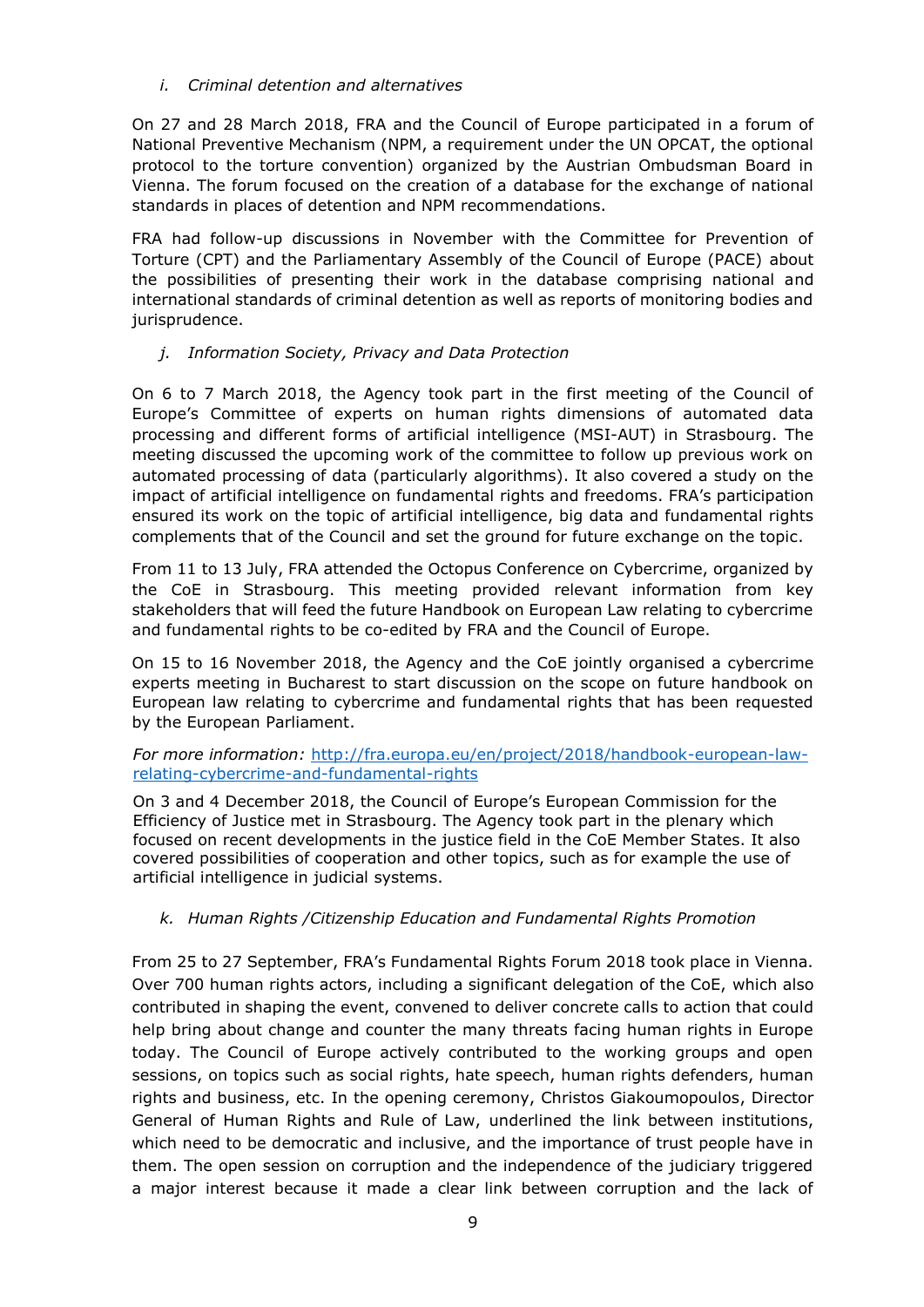enjoyment of human rights. In FRA's Chair Statement, which seeks to capture the spirit of the Fundamental Rights Forum 2018, FRA has committed to a number of actions, including forging even closer ties with institutional partners like the Council of Europe and the UN to confront the threats to human rights. In this framework, the Agency, in cooperation with the United Nations Office on Drugs and Crime and the Council of Europe, hosted the annual meeting of the International Contact Group on citizenship and human rights education on 25 November 2018.

#### <span id="page-12-0"></span>*l. Human Rights at the Local Level*

The Agency cooperates closely with the Congress of Local and Regional Authorities and the Intercultural Cities Programme. FRA contributed to the preparation of the Congress manual on human rights at local level, which was published in early 2018. A representative of the Intercultural Cities Programme to contribute to its 'Policy lab on human rights cities' in Vienna on 23-24 May 2018.

#### <span id="page-12-1"></span>*m. Civil Society cooperation and civil society space*

There is close cooperation between FRA and the Council of Europe in the area of civil society (notably with the Commissioner for Human Rights, the Conference of INGOS, the civil society unit, and the Steering Committee for Human Rights (CDDH)).

The president of the Conference of INGOs is an observer to FRA's Fundamental Rights Platform (FRA's civil society cooperation network) Advisory Panel.

On 25 January, the Agency was invited to present its new report on the challenges facing civil society organisations in the EU at the Council of Europe's conference of INGOs in Strasbourg. The Agency also presented findings and promising practices from its report at the March session of the CDDH Drafting Group on civil society and national human rights institutions, and participated in the Drafting Group's work on a Declaration of the Council of Europe Committee of Ministers on the need to strengthen the protection and promotion of the civil society space in Europe.

The office of the Commissioner for Human Rights, as well as the president of the Conference of INGOs, gave input to FRA's questionnaire on civil society space for its consultation of the Fundamental Rights Platform.

The Conference of INGOs organised and co-hosted a session at FRA's Fundamental Rights Forum in September on citizen participation and civil society space, and the president of the Conference was a speaker in the Forum's opening panel.

On 29 November 2018, the Agency presented its work on civil society space at a dedicated workshop on 'Protection and promotion of the civil society space in Europe' at the CoE in Strasbourg, FRA provided an analysis of challenges for civil society in the EU as well as possible ways forward.

## <span id="page-12-2"></span>6.3 CoE-FRA-Equinet-ENNHRI cooperation within the thematic Platforms

The CoE, the European Network of Equality Bodies (Equinet), the European Network of National Human Rights Institutions (ENNHRI) and FRA reiterated, in the course of the joint conference in Vienna in October 2013, their commitment to work together to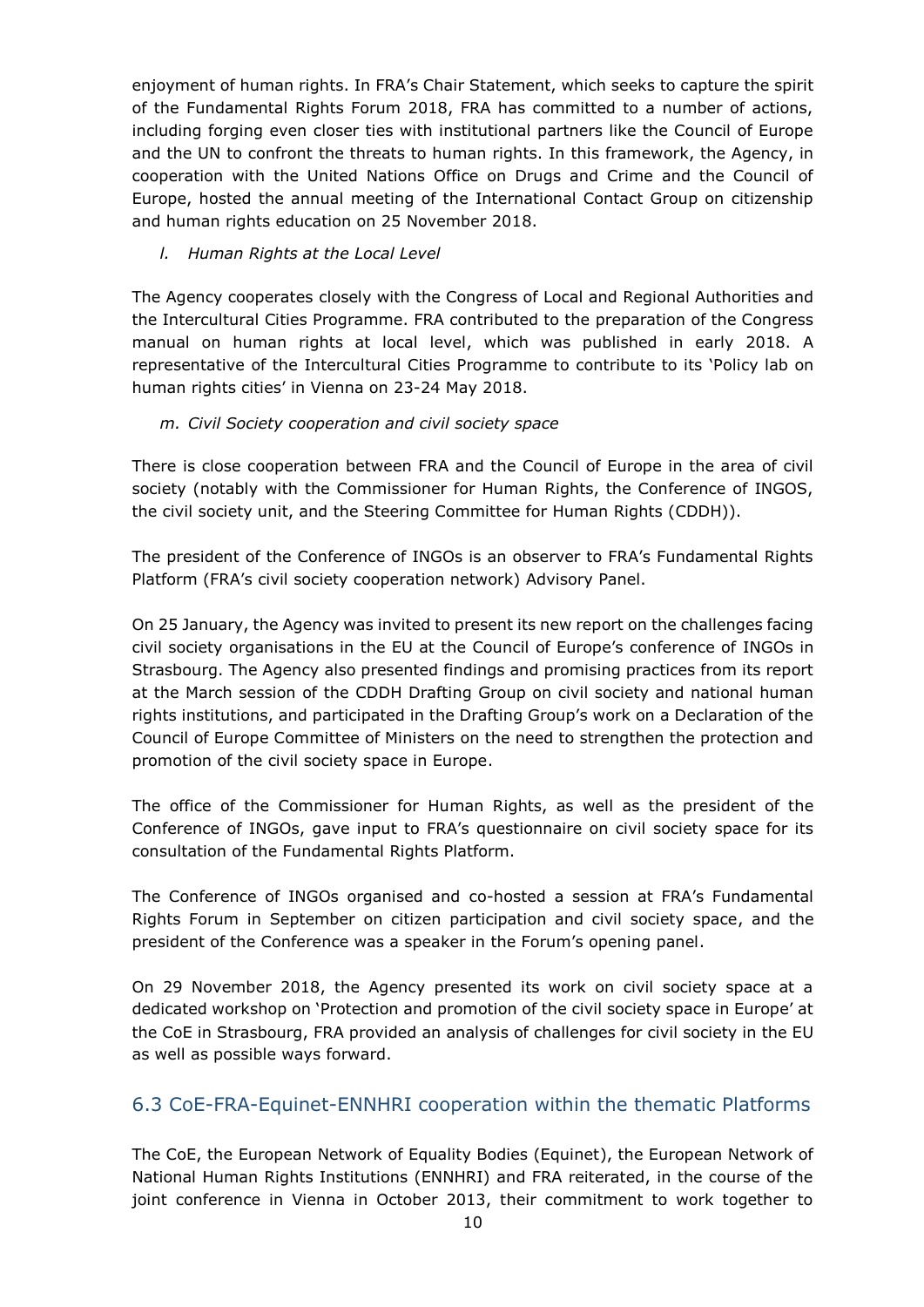strengthen the protection of human rights in Europe focusing on four topics (asylum and migration, Roma integration, combating hate crime, and advancing social and economic rights and socio-economic equality), and organising regular meetings of thematic platforms.

From 15 to 16 May, the right to adequate housing and the link between the European Pillar for Social Rights and the European Social Charter was the focus of discussions during thematic platform meetings hosted by the Northern Ireland Human Rights Commission in Belfast. The Thematic Platform on Social and Economic Rights and the Operational Platform on Roma Equality are joint initiatives of the Council of Europe, FRA, the European Network of Equality Bodies (Equinet) and the European Network of National Human Rights Institutions (ENNHRI) since 2013.

On 28 November, a Collaborative Platform on Social and Economic Rights met in Strasbourg to discuss the right to housing. The Agency presented its recently published report 'Combating child pov[erty: an issue of fundamental rights'](http://fra.europa.eu/en/publication/2018/child-poverty) which highlights the housing dimension of the fight against child poverty. The platform is a joint initiative between FRA, the Council of Europe and the European network of Equality Bodies (EQUINET) and the European Network of National Human Rights Institutions (ENNHRI).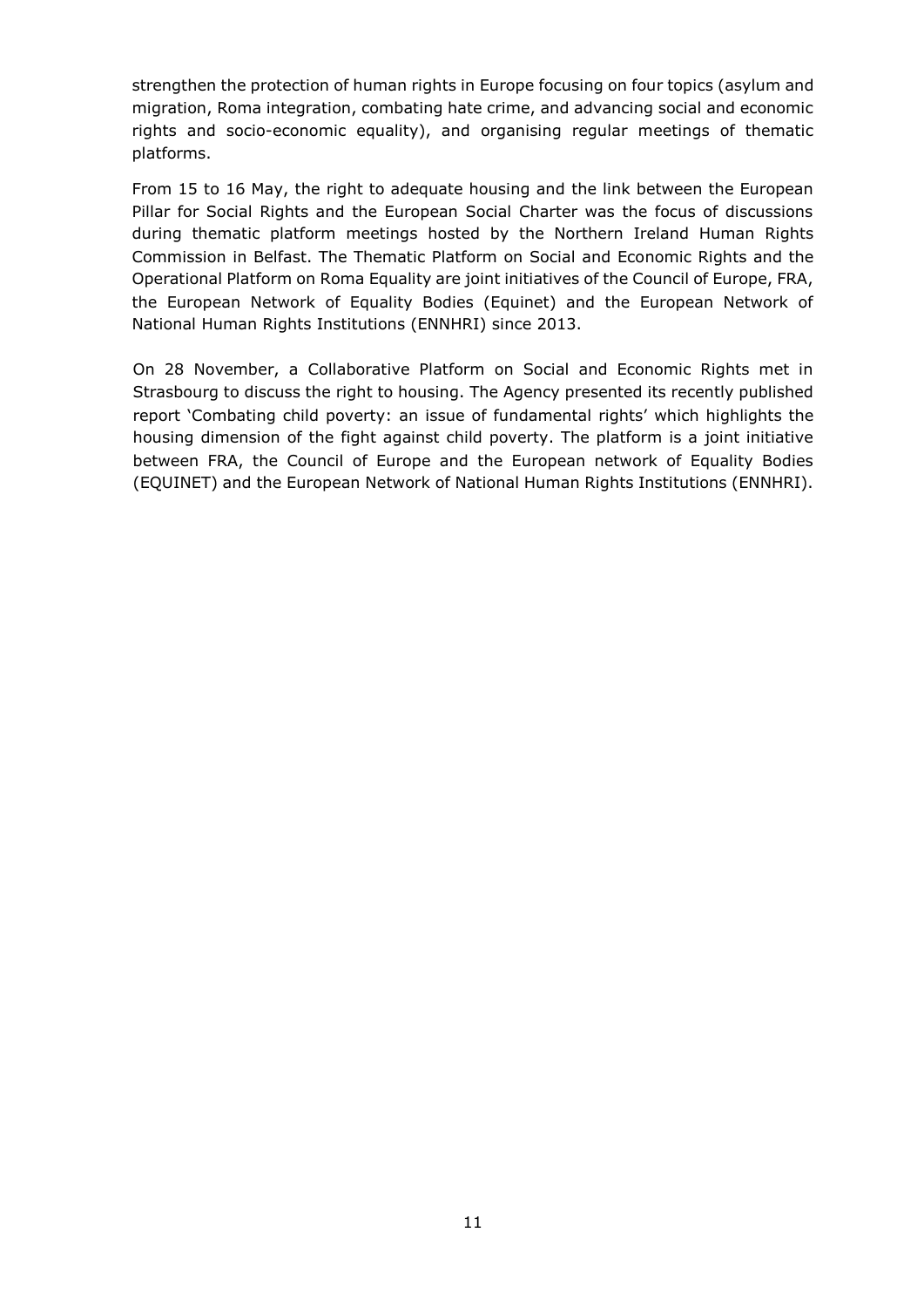## <span id="page-14-0"></span>Part III: Annex

## <span id="page-14-1"></span>Speech - FRA Director Michael O'Flaherty addresses the Council of Europe Committee of Ministers, 17 October 2018

Today we celebrate the 10th anniversary of the Agreement between the EU and Council of Europe on cooperation of the Council of Europe and our Agency. 10 years on from the Agreement, our collaboration has become a fixture in Europe's human rights landscape. I am grateful to the Council of Europe for its support, and look forward to continuing our work together to ensure that the rights of everyone in the EU and in Europe are defended and respected. \*\* CHECK AGAINST DELIVERY \*\*

Excellencies,

Thank you for inviting the European Union Agency for Fundamental Rights to address you.

I have come to this meeting directly from a gathering in Vienna of the EU High Level Group on racism, xenophobia and other forms of intolerance. That meeting was striking on a number of counts.

First, it drew attention to and triggered debate on a grave and worsening human rights issue within the EU: the relentless rise in levels of racism, xenophobia and related intolerance.

However, another striking feature of the event was the extent to which it brought together a wide array of actors necessary to make a difference. These certainly included EU bodies such as ours, but also notably the United Nations and the Council of Europe.

With regard to the role of the Council of Europe, there was a clear acknowledgement of its work for the combat of racism, including through development of standards and the work of ECRI.

In my own contribution to that Vienna discussion, I pointed to efforts and achievements which would not have been possible without a strong collaboration of the Fundamental Rights Agency and the Council of Europe.

That is why it is a great honour to address you today, as we celebrate the 10th anniversary of the Agreement between the EU and Council of Europe on cooperation of the Council of Europe and our Agency.

I recently re-read the agreement document, and was struck by drafters' efforts to create vital channels for cooperation based on extensive coordination and exchanges. The arrangements have worked well.

You may recall that, when our Agency was established, there were concerns that it would duplicate many of the Council of Europe's own activities.

Looking back on these 10 years, I would instead argue that the story of our work has been one of impressive complementarity. And this has been present from the outset.

The Council's participation, via an independent expert, in the Agency's Executive Board and Management Board meetings has been consistently constructive. Here I would like to single out the excellent contributions made by Professor Rainer Hofmann, and thank him for enriching our Management Board's work.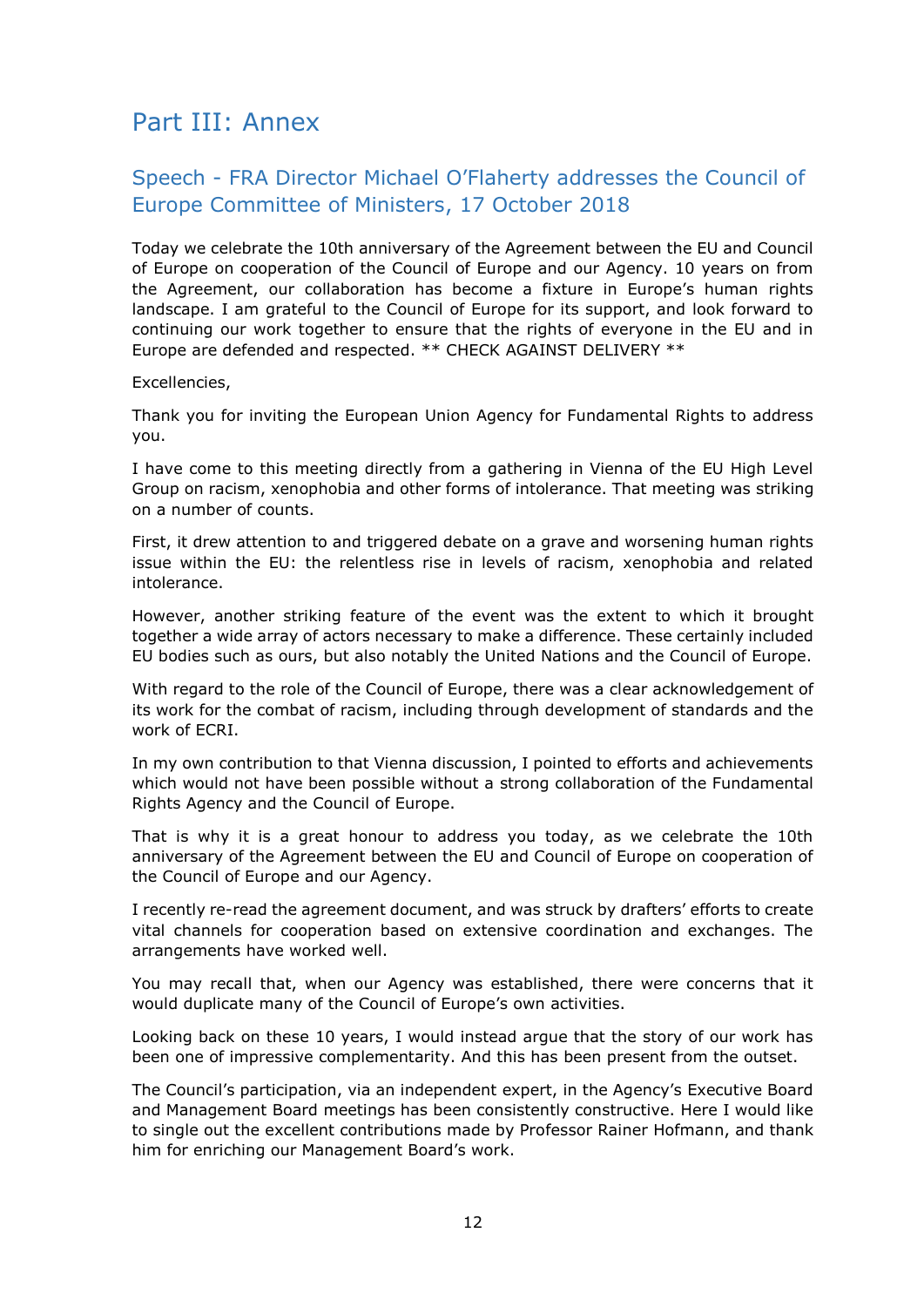We also consult the Council on all of our key strategic outputs, from the Programming Document that structures our work to our flagship yearly fundamental rights report.

More generally, we always aim to ensure our work reinforces and lends visibility to the Council of Europe's activities and standards. This is done both informally—through regular contact between our respective staff members—and formally, as for example when we shine a spotlight on case law from the European Court of Human Rights in our assessments of the fundamental rights compliance of draft EU legislation.

I think we can be satisfied, then, that the processes and mechanisms detailed in the Agreement are having their intended effects, 10 years on. Given the environment in which we and other human rights bodies currently operate, these concerted efforts could not be timelier, or more needed.

In Europe and across the world, human rights protection systems as a whole are being rejected. Words and deeds that were unacceptable back when this Agreement was signed in 2008 have become—if not mainstream—then certainly normalised. In the European Union alone, three brave investigative journalists—two of them women—have been murdered in the recent past. In some places, civil society is denied funding and the legal protections it requires to operate freely and independently.

All of these concerns are front of mind for human rights defenders. They certainly were three weeks ago, at our Agency's Fundamental Rights Forum in Vienna, at which the Council of Europe played such a key role.

We assembled 700 people to debate the great human rights issues for the EU. Those participants came from a very wide array of backgrounds, well beyond the "traditional" human rights community.

In my comments to you this morning, I wish to emphasise the work of the Forum, because in spite of the generally gloomy analysis of the state of human rights in Europe, it provided welcome reasons for optimism.

I saw new networks being formed, heard more about what is making a real difference on the ground, and felt our Agency's own work galvanised. Above all, I was struck by the hope expressed by so many of our younger participants.

During the Forum, we also heard positive feedback from participants about many activities that we and the Council carry out in parallel and in partnership, like our work on migration, where the analyses that my Agency provides to the European Commission, European Parliament and Council of the European Union draws on the standards developed by the Committee for the Prevention of Torture. And where the Country Reports filed by the Council of Europe's Special Representative of the Secretary General on Migration and Refugees help us prepare and refine the technical assistance and advice we provide on fundamental rights at migration hotspots.

Both the Fundamental Rights Agency and the Council of Europe have undertaken to maintain regular consultations at all levels in the migration context to ensure synergies. This is and will continue to be key to achieving the objectives we share, on the basis of promoting our common values and standards.

I was also pleasantly surprised by the appreciation expressed at the Forum for the handbooks we have been producing together with the Council and the European Court of Human Rights since 2010. You might recall that the series began with a Handbook on European non-discrimination law, which incidentally was updated this year.

The series has now grown to include Handbooks on topics like asylum, migration and borders, children's rights, and data protection. These and all areas where combining our organisations' expertise has met strong demand from judicial actors. On our joint data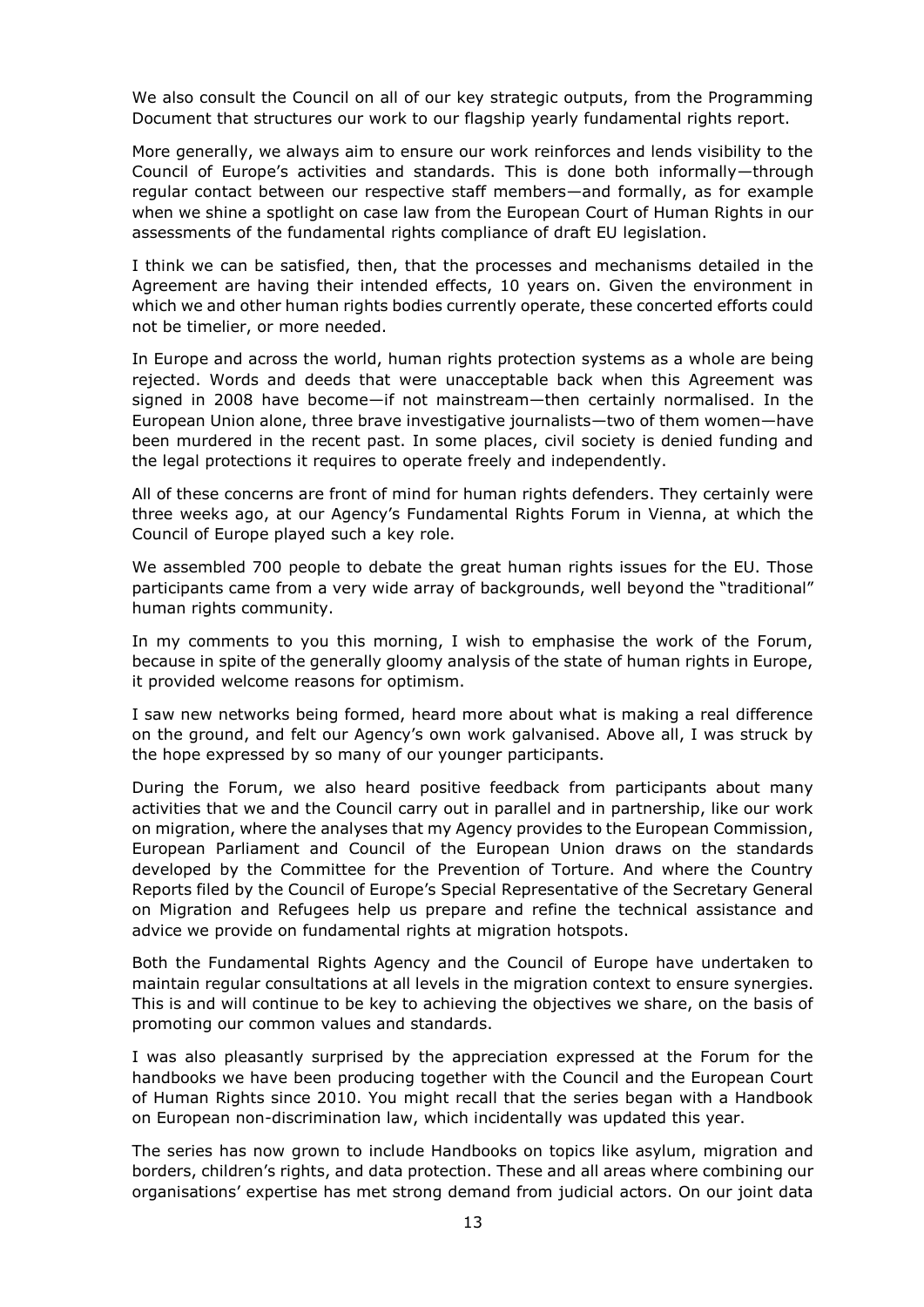protection handbook in particular, it was a great professional satisfaction to be able to present European Commissioner Věra Jourová the first copy on 25 May this year, the day General Data Protection Regulation entered into force. In the time since, there have been over 18,500 downloads from our website alone.

By way of a final remark about the Fundamental Rights Forum, I was particularly impressed by the discussion there about the United Nations' 2030 Agenda for Sustainable Development and the Sustainable Development Goals. It was recognised that these can play a very important role for the strengthening of human rights protection within European states. Indeed, in navigating these challenging times, we see the SDGs as both a roadmap towards and vehicle for delivery of strong, rightsrespectful societies.

Mention of the SDGs reminds me that today, October 17th, marks the International Day for the Eradication of Poverty. And again in this area we must draw on Council of Europe standards and proceed in a great complementarity of the activities of the Council and our Agency.

Today, we publish a report entitled [Combating child poverty: an issue of fundamental](http://fra.europa.eu/en/publication/2018/child-poverty)  [rights.](http://fra.europa.eu/en/publication/2018/child-poverty) It highlights Eurostat data that show 1 in 4 EU children live at risk of poverty. And that 2.5 million of our children experience extreme poverty.

Ensuring a child's right to an adequate standard of living is not just a policy choice made with the goal of a more cohesive society. It is a matter of legal obligations: the right to health, to social security and assistance, to social, legal and economic protection of the family and of children.

As you well know, these rights are all enshrined in the European Social Charter. And we are advocating that EU institutions draw more effectively on its legal standards—and consider acceding to the Treaty—in order to help break the poverty cycle. We also recommend that the EU's Member States consider ratifying the European Social Charter, and accept to be bound by its Article 30.

Excellencies,

In my remarks this morning, I have attempted to convey the scale and intensity of the cooperation between the Fundamental Rights Agency and the breadth of the Council of Europe.

Today, 10 years on from the Agreement that defines the relationship, our collaboration has become a fixture in Europe's human rights landscape. I am grateful to the Council of Europe for its support, and look forward to continuing our work together to ensure that the rights of everyone in the EU and in Europe are defended and respected.

<span id="page-16-0"></span>Speech by Christos Giakoumopoulos, Director General Human Rights and Rule of Law of the Council of Europe to the 30th Management Board Meeting, 13 December 2018

Dear Madam Chair, dear Director, dear members of the Management Board, Ladies and Gentlemen.

Thank you very much for your invitation to present an overview of the cooperation between the Council of Europe and FRA in 2018. I am delighted to address you for the first time in my capacity as Director General of Human Rights and Rule of Law, after a year that has been rich in developments in our relationship and in joint endeavours.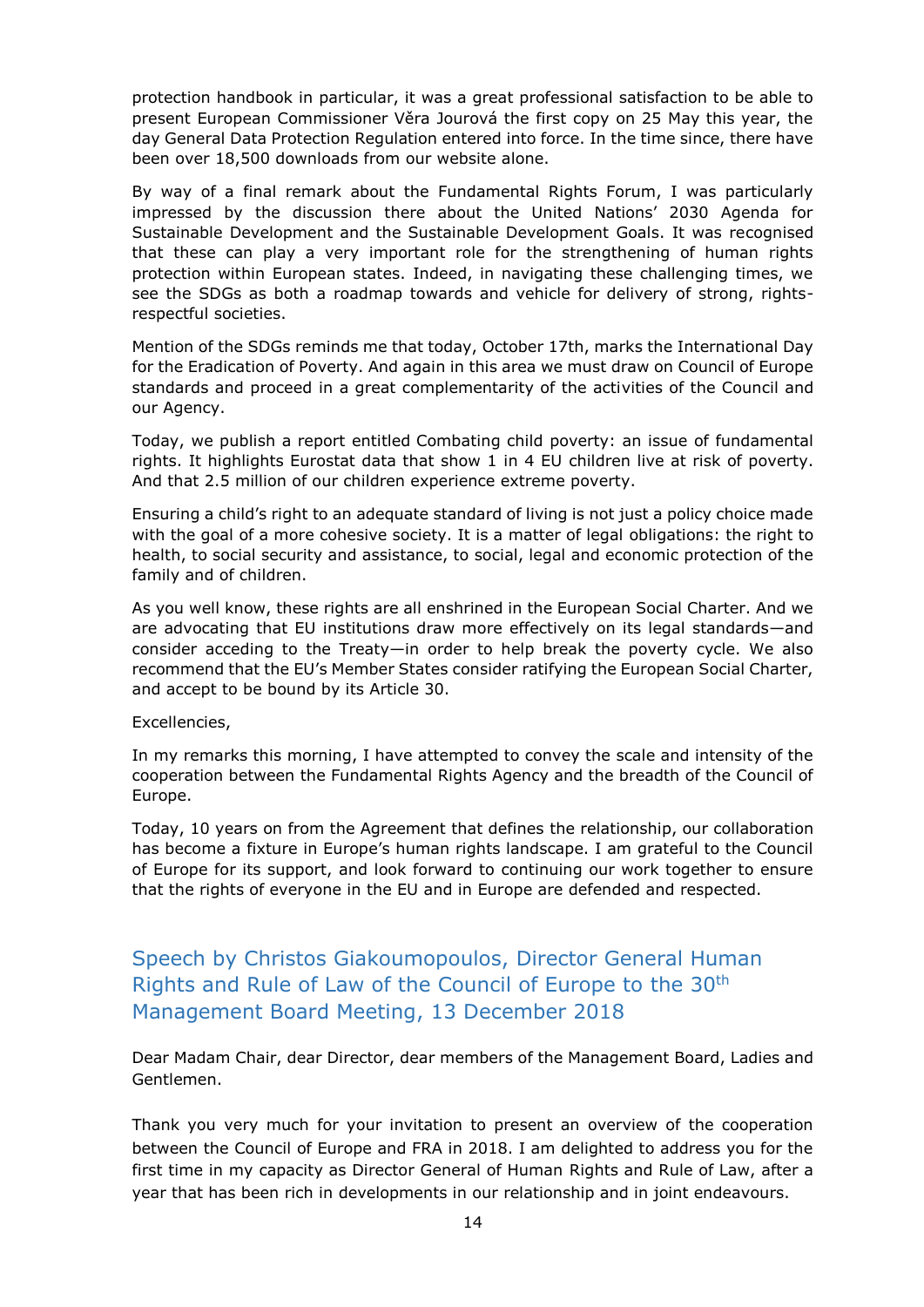These developments are even more important in a period when not only human rights are being challenged, but also the international protection mechanisms that have secured protection against State's arbitrariness during the last 70 years. In the year when we are marking the 70<sup>th</sup> anniversary of the Universal Declaration of Human Rights, which precedes the 70<sup>th</sup> anniversary of the Council of Europe in 2019, it is important to recall the European understanding of human rights. It has never been ideological, "us vs them". On the contrary, human rights have been considers as a central element of good governance based on the principles of tolerance and inclusiveness, with the aim in particular to avoid the majority imposing its views without any control. With their capacity to smooth rough edges, human rights provide the stability that is necessary for democracies to function efficiently. Today, this role tends to be forgotten among increasingly wider circles in society, and what we believed could never be heard again in Europe has unfortunately become part of the discourse and part of some political leaders' actions. Some do not believe in the absolute prohibition of torture anymore, migrants are detained even without having committed any offence, journalists are being killed because of the topics they investigate, human rights defenders are attacked for the voice they carry, while independent judiciaries are unravelled shamelessly. **We must be strong together** to ensure that these facts that happen not across an ocean and thousands of kilometres away but on our own continent are irremediably stopped.

From this perspective, I am glad that this year has been marked by more intense cooperation in long-standing and new areas. The Fundamental Rights Forum was also a formidable occasion to demonstrate our strong partnership. Michael O'Flaherty's address to the Committee of Ministers on 17 October was a great opportunity to recall ten years of cooperation that have been marked by trust, coherence and mutual reinforcement.

Before I give you a brief overview of the main highlights, let me also tell you that through dialogue, we managed to agree on a common approach in view of FRA's mandate when it provides advice to member states or EU institutions in the field of **migration detention**.

In a meeting I had with the Director in June this year, we agreed that it is crucial that the Agency and the **CPT** work closely together within their respective mandates. We also agreed that the complementarity of FRA's support and advice to EU member states and the CPT's monitoring of these states, be it in the area of immigration detention or other relevant fields, is crucial. I am delighted to confirm that FRA has played an important role in ensuring that the CPT's recommendations are properly taken into account by the EU and its member states [e.g. after the publication of the CPT's preliminary observations following the 2018 ad hoc visit to Greece]. Also, I would like to underline that FRA's views on areas where CPT monitoring would be beneficial have been particularly appreciated.

This was achieved through a constructive and operational discussion, which will undoubtedly contribute to obtaining better results together.

If I look back at the year that is ending, I can see that the Council of Europe and FRA have found practical ways to work together in an increased number of areas and through a multiplicity of working methods.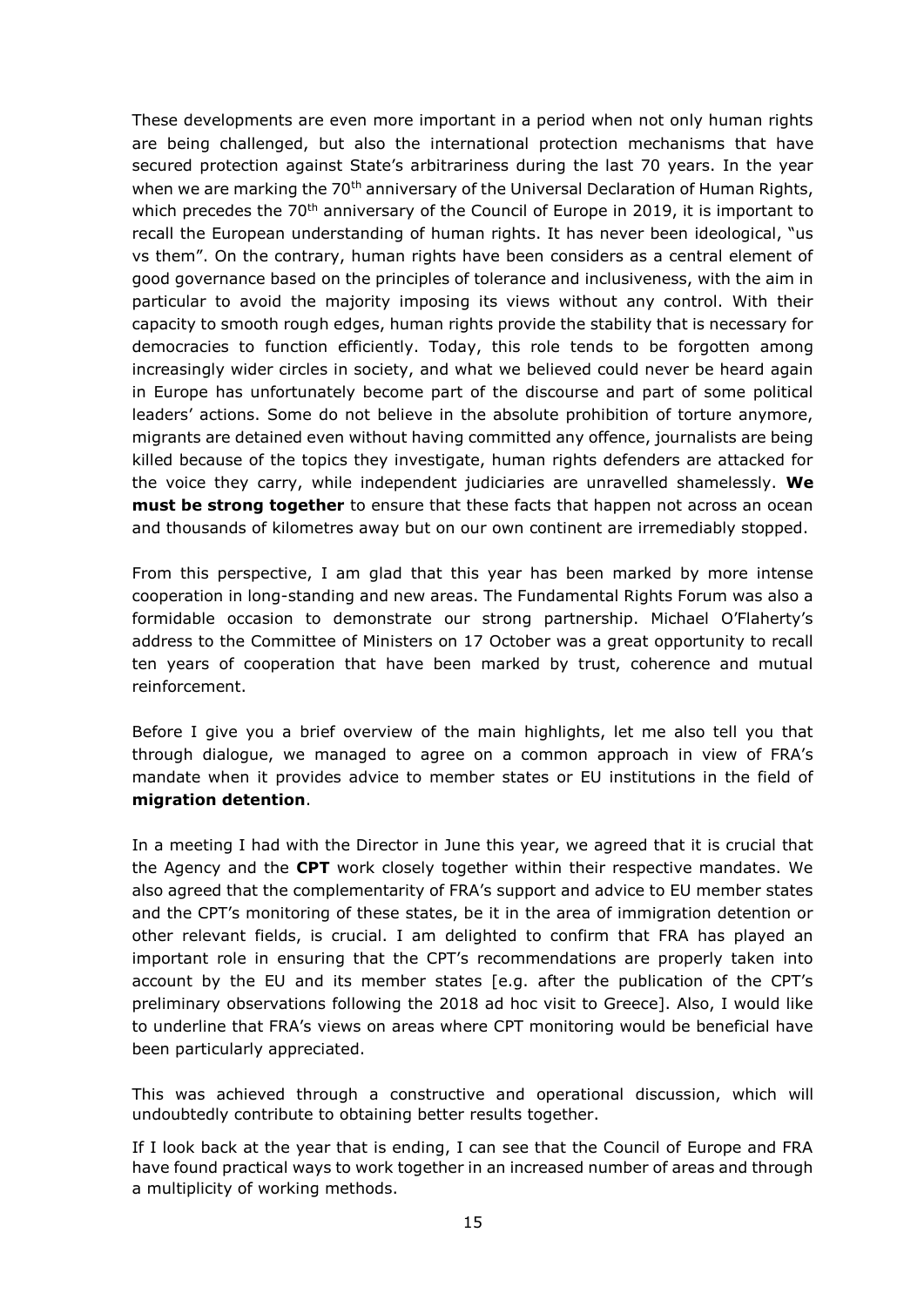Joint endeavours have continued to produce success stories. For example, the new edition of the **Handbook on European Data Protection Law**, launched on 25 May. This new edition reflects changes brought to the data protection frameworks of the Council of Europe (Modernised Convention 108+) and of the European Union (GDPR – General Data protection Regulation - and Law enforcement and judicial cooperation Directive). The number of downloads is phenomenal and other linguistic versions are under preparation, also in non-EU member states languages such as Albanian and Georgian. This clearly demonstrates the broad interest in this latest version.

The success of the joint handbooks has led us to launch a new initiative in an increasingly challenging area for fundamental rights, **cybercrime**. The handbook will highlight the key fundamental rights challenges of investigating cybercrime and securing electronic evidence following the standards provided by the EU and the Council of Europe's rules and case law. It will also map the obligations of member States to protect individuals against crime and safeguard the fundamental rights of cybercrime victims. Finally, it will identify promising practices of effective investigative techniques on cybercrime and electronic evidence in line with fundamental rights and rule of law requirements. We expect the handbook to be ready by the autumn 2020, depending on the advancements of two important initiatives: the preparation of a 2nd additional Protocol to the Budapest Convention on Cybercrime on enhanced international cooperation and access to evidence in the cloud and the preparation by the European Union of a Regulation and a complementary Directive on electronic evidence.

Apart from the handbooks, I am also pleased with the stepping up of our cooperation under the **European Programme for Human Rights Education for Legal Professionals**, better known as HELP, notably through the use of the handbooks and other FRA materials such as videos and infographics that are embedded in the HELP courses, the participation of FRA staff in the launching of the courses or in the European seminars, such as the one on the Fight against Racism, Xenophobia, Homphobia and Transphobia. For us, what would be a great added value would be to have FRA staff or experts, such as you, participating in the working groups that develop the courses. So far, unfortunately, this has not materialised despite FRA being open to this possibility.

Let me note that one area where there has been intense collaboration between the HELP Secretariat and FRA is business and human rights.

Mutual reliance on resources and work products has continued on migration, violence against women, anti-discrimination, minorities and Roma issues, as well as regarding democratic education and citizenship. Let me briefly illustrate this.

The Special Representative of the Secretary General on **Migration and Refugees**, Ambassador Tomas Bocek, relied on data, research material and studies of FRA in his activities; the FRA Director during his last visit to Strasbourg acknowledged the importance of the SRSG's report of his fact-finding mission to Spain for FRA's activities. Also, FRA's contribution to the SRSG's calls for good practices respectively on childfriendly procedures in the migration context and on family reunification was very timely and highly appreciated.

The Fundamental Rights Forum was the occasion for the Council of Europe to organise a meeting of the **International Contact Group on Democratic Education for Democratic Citizenship and Human Rights Education** (ICG) of which FRA is part. On this occasion, the participants, who also include representatives of OHCHR, OSCE-ODIHR, UNODC, and UNESCO, agreed to join each other's activities in 2019, with a view to increasing joint efforts to contribute to the implementation of SDG 4.7 and SDG 16.

The secretariats of **ECRI and CAHROM**, to name just them, have continued to draw on the FRA surveys and data collection for their monitoring activities. The monitoring body of the Istanbul Convention on combating violence against women and domestic violence,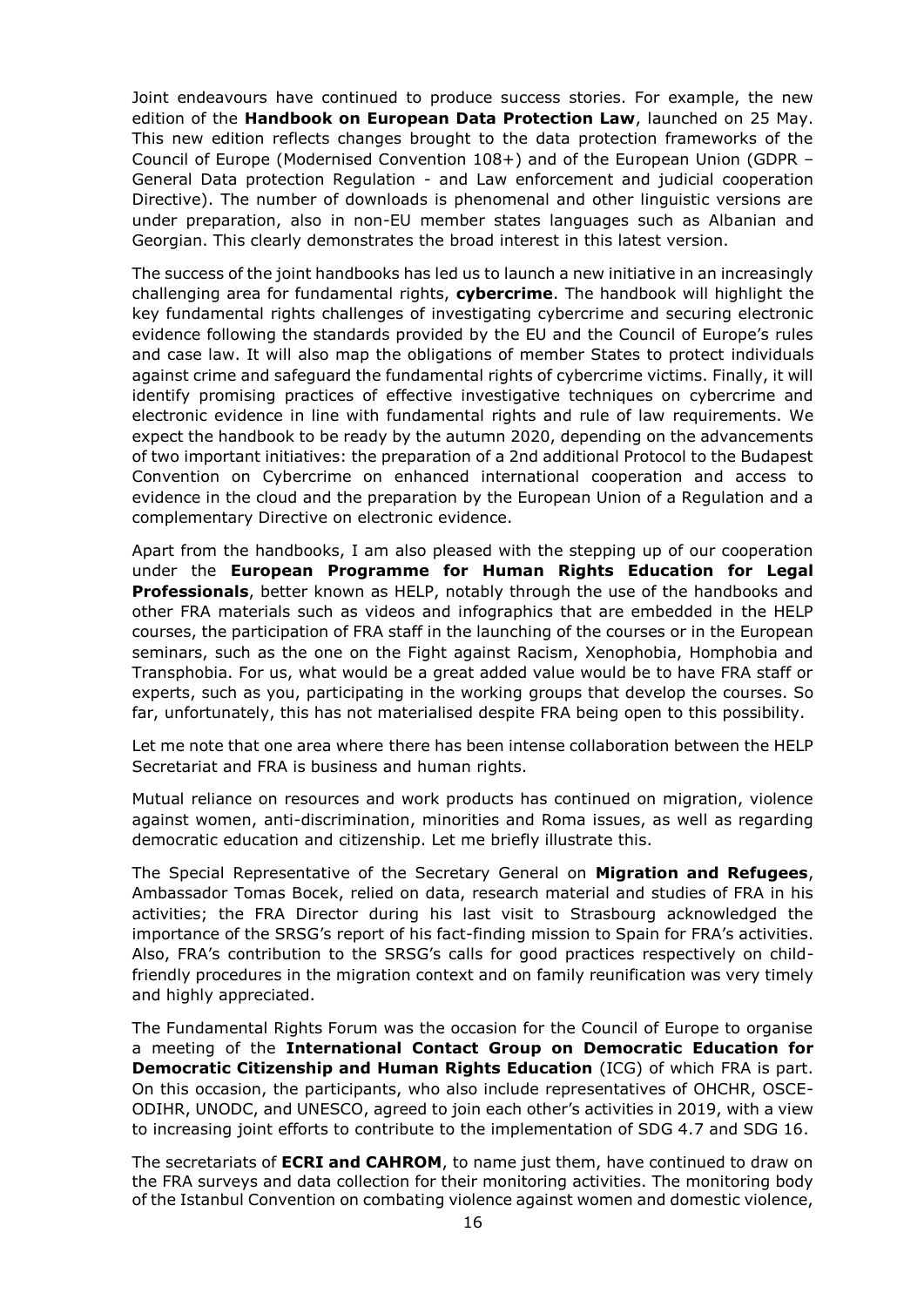**GREVIO**, has also made continued use of FRA's surveys in its' country evaluation reports. It is worth noting that this positive cooperation takes place both at personal and institutional levels.

Let me turn to a form of contribution by FRA that is very valuable to the work of the Council of Europe: this is its contribution to the drafting process of different types of documents. For example, the **Venice Commission** consulted FRA during the drafting process of the Principles for the Protection and Promotion of the Ombudsman Institution so-called "The Venice Principles", and is very grateful for its contribution. Of course, FRA will be invited at the launching event of these Principles once they are adopted, in 2019.

You may recall that under the authority of the European Committee on Legal Cooperation (CDCJ), the Committee of experts (CJ-DAM) has been mandated to codify existing international standards relating to the **administrative detention of migrants**. The active participation in the work of CJ-DAM by a representative of FRA has been much appreciated both by the Council of Europe and the members of the committee, as he provided high-quality technical contributions.

On-going cooperation also concerns the development of the **European Fundamental Rights Information System**, the EFRIS project, which the Council of Europe continues to actively support. Work is being carried out as I speak, to allow for a continuous flow of up-to-date information from several of our key human rights mechanisms to EFRIS. More monitoring bodies will be joining in at the beginning of next year, hopefully in time for the launch of your first prototype which I understand is due in the spring.

We are convinced that EFRIS will play a key role in any future Rule of Law mechanism which the EU might establish. It may be also a model for future collaborative Information systems opening the possibility of data-sharing projects on a wide range of human rights topics, thus supporting the strengthening on international human rights law.

Growing areas of cooperation emerged last year.

In this context, I would like to highlight the cooperation between FRA and the Department of the **European Social Charter**. To mention just a few things, there is the CoE-FRA-ENNHRI-EQUINET collaborative Platform on social and economic rights, and the Social Charter's input into the FRA Fundamental Rights Forum.

Social rights are human rights and social and economic rights are locked into a tight mechanism of interdependence and mutual reinforcement with civil and political rights. This equation that includes belonging and inclusiveness ultimately adds up to social and democratic sustainability. This was the soul of the FRA Forum: leaving no one behind is not just a mantra for other regions of the world; it is a requirement for a sustainable Europe.

I have been informed of the excellent and constructive exchange between the European Committee of Social Rights and Director Michael O'Flaherty. I welcome his appeal, which he recalled during that exchange and that he had previously made in the framework of the FRA Forum, inviting the EU to consider acceding to the European Social Charter and inviting also EU member states to subscribe to the Revised Charter and accept the collective complaints system.

Information sharing and dissemination is an important part of our cooperation. Here again, I could mention one example. During the exchange with the European Committee of Social Rights, Michael offered access to FRA's considerable and mostly unpublished data resources. This could be a valuable source of factual information for the Committee.

My final word concerning social rights would be to encourage further dialogue and cooperation between the Department of the European Social Charter and FRA.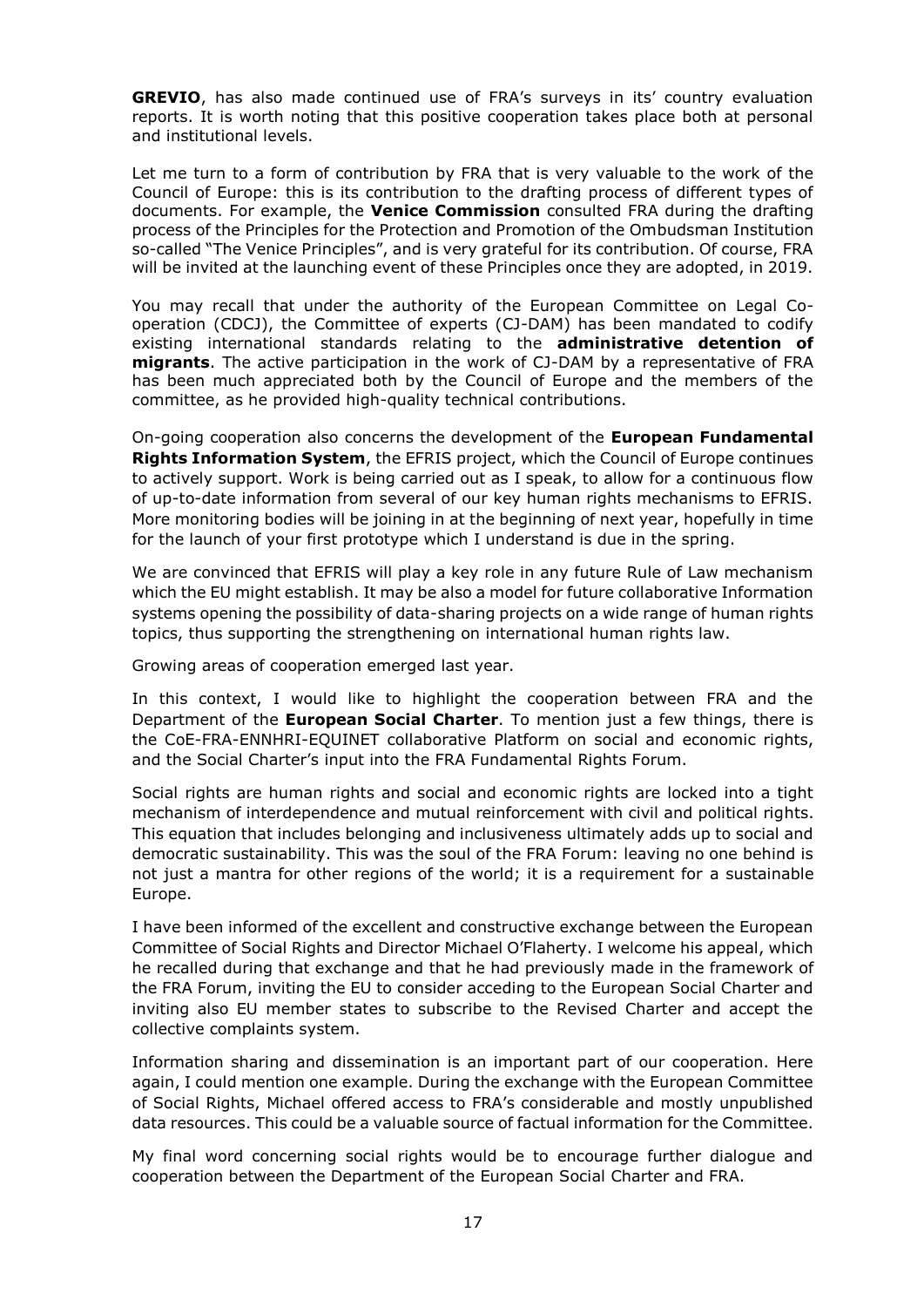In the same vein, the **Steering Committee for Human Rights**, CDDH, which is the Council of Europe's main intergovernmental body when it comes to the development of human rights, is keen to expand its cooperation with FRA in areas such as human rights and business, statistics on aging Europe, data and figures on human rights and the environment etc. Thus, the CDDH, at its last plenary session at the end of November, has decided to invite Professor Rainer Hofmann, in his quality of independent person, to discuss on work of common interest carried out or envisaged by the Agency. This may contribute to identifying new areas of cooperation.

An important development since last year has been the intensive work carried out in the Council of Europe on **artificial intelligence**. Just last week, the European Commission for the Efficiency of Justice, CEPEJ, adopted the first European text setting out ethical principles relating to the use of artificial intelligence (AI) in judicial systems. The Charter provides a framework of principles that should guide policy makers, legislators and justice professionals when they grapple with the rapid development of AI in national judicial processes. The application of AI in the field of justice can contribute to improve the efficiency and quality and must be implemented in a responsible manner which complies with the fundamental rights guaranteed in particular in the European Convention on Human Rights (ECHR) and the Council of Europe's Convention on the Protection of Personal Data. It is essential to ensure that AI remains a tool in the service of the general interest and that its use respects individual rights. More generally, all the work carried out by the Council of Europe in the area of AI, for example as regards personal data, on-line dispute settlements, criminal liability of autonomous vehicles, the use of AI to combat terrorism etc. aims at preventing abuses of the use of algorithms built with AI technologies. The idea is to build a doctrine that will guarantee the protection of all fundamental rights when AI is involved, including by preventing any forms of discrimination when using algorithms. This is clearly an area where the Council of Europe and FRA could expand their cooperation.

More generally, I believe that we have shown the potential for reinforcing each other when we face difficulties with our stakeholders. Let me give you one example. Regarding the sensitive issue of the **Additional Protocol to the Oviedo Convention** aiming at protecting the rights of persons subject to involuntary placement and involuntary treatment, we attach particular importance to open and constructive dialogue with all relevant stakeholders. FRA's support in providing data and available information on the topic would be most welcome to help promote such measures in member States.

#### Ladies and Gentlemen,

The **Fundamental Rights Forum** was yet another great opportunity to show the strong and sustainable cooperation between the Council of Europe and FRA. Our delegation was probably the largest one, with almost twenty staff members and experts, who actively contributed to the working groups and open sessions, on topics such as social rights, hate speech, human rights defenders, human rights and business etc. I had the honour to participate in the opening ceremony, during which I underlined the link between institutions, which need to be democratic and inclusive, and the importance of trust people have in them. We organised an open session on corruption and the independence of the judiciary, which triggered a huge interest because it made a clear link between corruption and the lack of enjoyment of human rights. We were delighted to see that much of our discussions were reflected in the Chair's statement. The Council of Europe was closely involved in the "reflect" and "connect" parts of the Forum; it is also committed to the "act" part, and evidence of this is the distribution of the Chair's Statement to all the chairs of the intergovernmental committees and of the monitoring bodies.